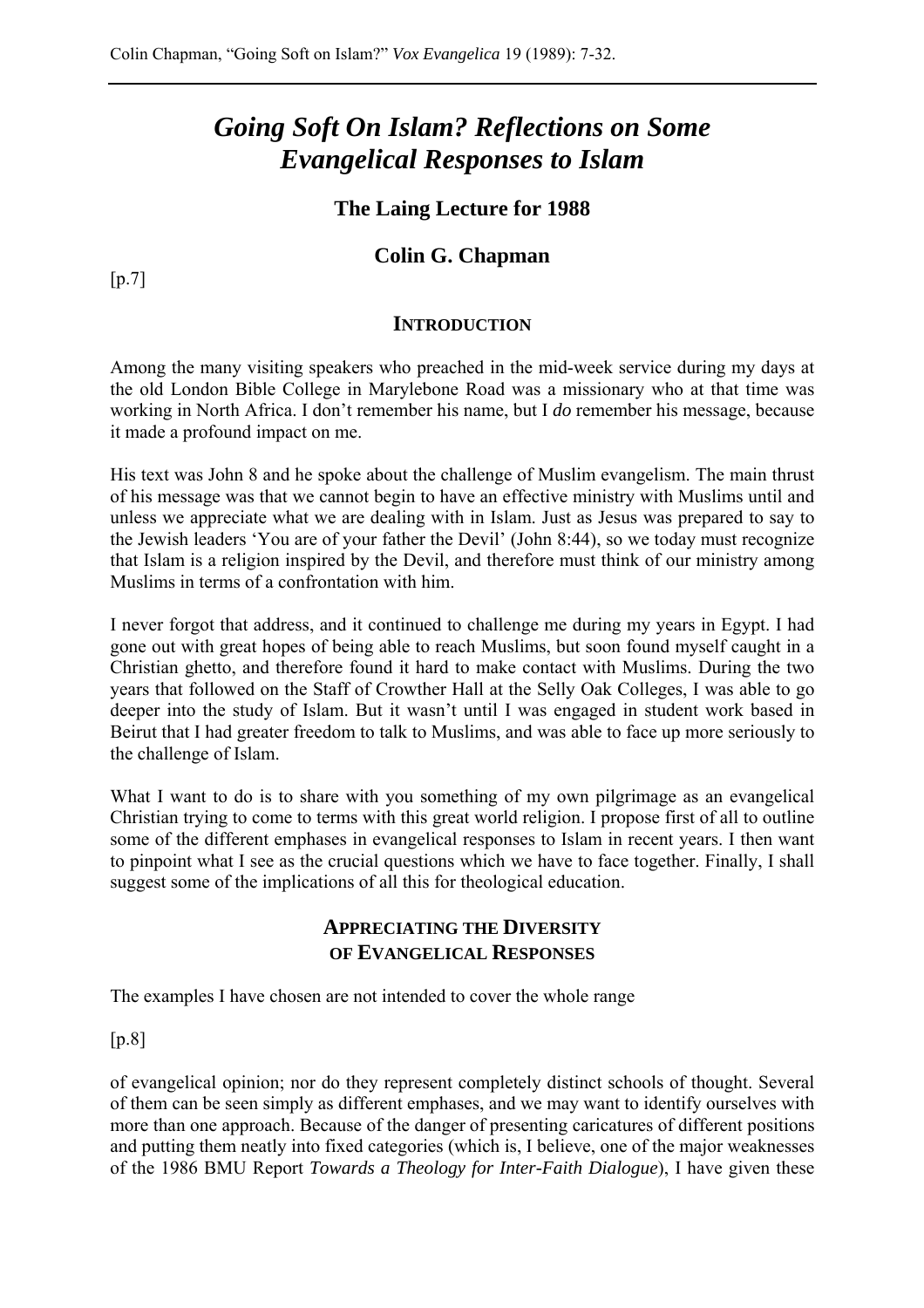approaches titles that are as uncontroversial as possible, and with the minimum of comment I want to allow exponents of these approaches to describe them in their own words.

#### **A traditional evangelical response: 'No compromise with Islam'**

You will notice that I have used the indefinite article 'A', since I'm not sure we can insist that there has been only one evangelical position. I am also resisting the temptation to give it a label beyond the adjective 'traditional'! My quotation to illustrate this position comes from a section entitled 'Variety Among Christians' in the introductory guide of the recent *Carey College Study Course*:

In this time of great opportunity and great expectations there are emerging a number of different stances, even among evangelical Christians, in regard to Christian/Muslim relations.

Some enter dialogue to find common ground between Christianity and Islam, others would call this compromise. Some deny that Satan has a role in Islam, others would see a fierce spiritual battle. You will inevitably have to face up to questions such as 'Is the Allah of Islam the same as the God of Christianity?' 'Is Islam a possible way to God?' You may be tempted to think that Islam makes people 'good' even in comparison with many Christians and be led to ask why God should allow these good people to go to Hell.

Carey College believes that there is only one way to God the Father and that is through His one and only Son Jesus Christ. This way is made absolutely clear in the Bible and all people regardless of race or country of origin need to accept the Good News and be born again by the power of the Holy Spirit. Without the Lord Jesus they are lost.

We must face up to the tensions and deep questions that will come to our minds in this study course. We recommend that you bring them into the light in your study groups and hence defeat, through prayer, the powers of darkness that would seek to lead you to compromise and disunity. $\frac{1}{1}$ 

Although the writers of the course acknowledge the diversity of views among evangelicals, it is reasonably clear on which side of the fence they

## [p.9]

 $\overline{a}$ 

themselves want to come down. But part of the value of this summary for our purpose is that it alerts us to three of the key issues we need to take up later: the question of the identity of the God of Islam, the role of Satan in Islam, and the question of the salvation of those who have rejected or never heard the gospel.

#### **The new threshold: 'We need a new theology of religions'**

The title here comes from the booklet *A New Threshold: Guidelines for the Churches in their relations with Muslim communities*, published in 1976. The author was David Brown, a distinguished Islamicist, former CMS missionary, and Bishop of Guildford from 1973 until his death in 1982. He worked closely with an advisory group set up by the British Council of Churches and the Conference of British Missionary Societies, which included such well-

<sup>&</sup>lt;sup>1</sup> Carey College, *Introductory Guide to Carey College Study Topics* (Carey College, Whitefield House, London 1987) 10.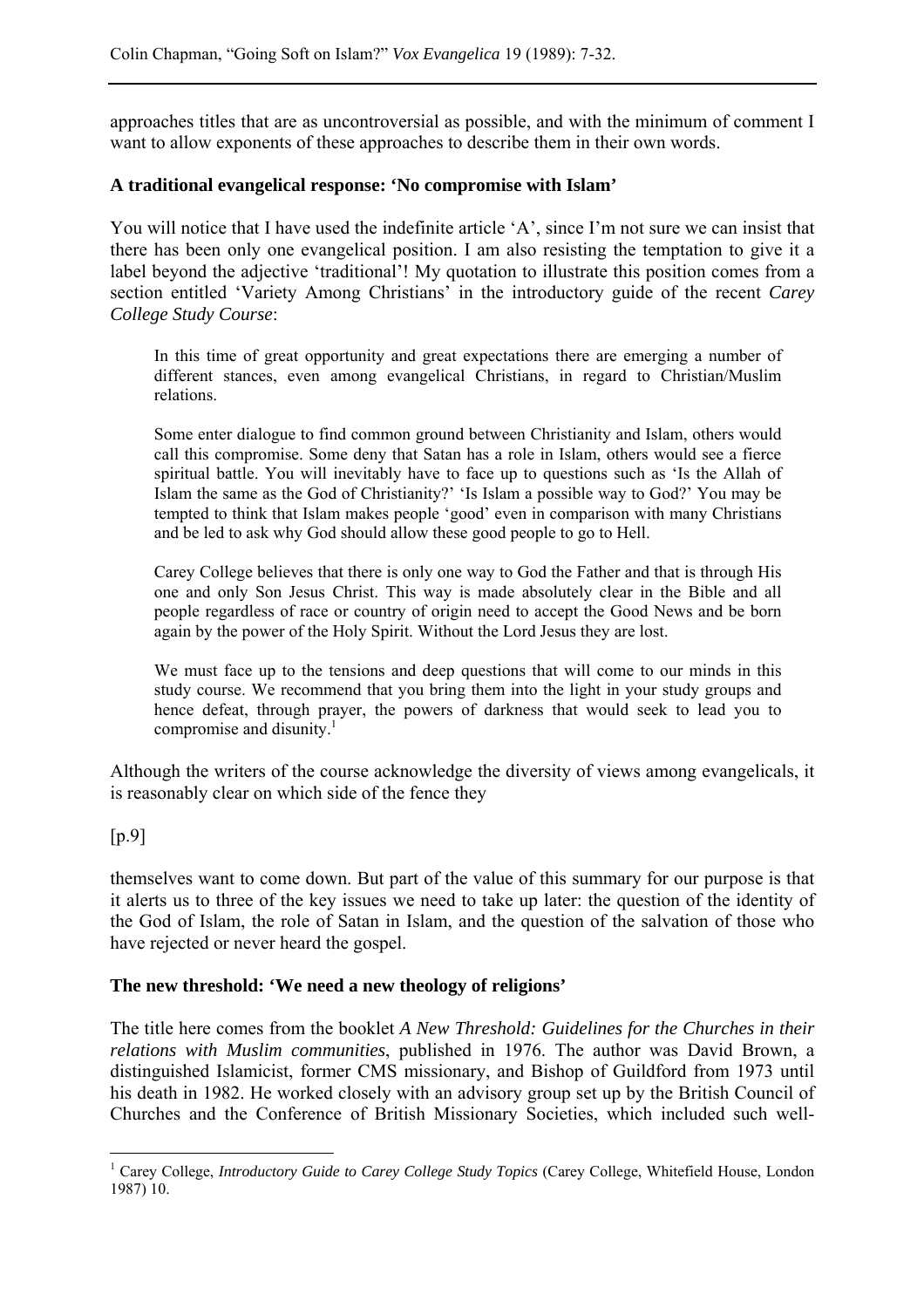known names as Professor Sir Norman Anderson and the late Rev Canon Dick Wootton; but, according to the preface, the document was David Brown's work and appeared 'on his authority'. The following section has the title *A new threshold: the modern Antioch*:

The disciples of Jesus of Nazareth have crossed many high thresholds of new understanding since they were first called Christians in Gentile Antioch. Each new threshold crossed has resulted in a clearer awareness of the significance of Jesus Christ, and an enrichment of theology as well as producing tensions and misunderstandings...

One of the new thresholds which the Church in Britain is called to cross is that which leads to an understanding of other faiths in relation to the purposes of God. In earlier times, most Christians had no occasion to cross this threshold because societies were largely homogeneous, and one major religion was usually dominant in any particular region. For most Christians these conditions still operate. But in today's pluralist world, adherents of different religions share together in common enterprises and as fellowcitizens of the nations and cities in which they live...

Understanding other faiths in relation to the purposes of God involves a willingness to believe that many of those who practise other faiths have a living relationship with God and know the power of his grace in their lives. It implies also a willingness to accept that they worship God as he has been made known to them, in spirit and in truth; and to recognize that they enjoy in their own religious pilgrimages experiences which are similar to what Christians call trust and hope, devotion and sincerity, repentance from sin and turning to God. It means also to affirm that the God whom they worship is he whom Christians know as the Father of our Lord Jesus Christ, even though their understanding of his

#### [p.10]

 $\overline{a}$ 

relationship with the created universe differs from that of Christians. To affirm such statements as these, gladly and with sincerity, is for many Christians to step across a very high threshold indeed. Many do it uncertainly because they fear to devalue their commitment to the lordship of Christ.

Crossing this threshold, however, need not be a destructive process; instead, it can be a purifying and enriching experience.<sup>2</sup>

Whether or not we are prepared to go the whole way with David Brown, these words remind us that, as Christians living in Britain, we need to take into account the new situation created by the spread of Islam in the west, and be fully aware of all the political, sociological and theological implications of the pluralist society to which we belong.

#### **The Call of the Minaret: 'Let's appreciate Islam at its best'**

Since Kenneth Cragg's roots are so firmly within the evangelical tradition, I personally have no hesitation in describing his approach as genuinely evangelical. He trained at Tyndale Hall in Bristol, and his brother Herbert, who died in 1980, was a well-known Keswick speaker.

The passage I have chosen to give the flavour of his approach comes from his first book *The Call of the Minaret*, first published in 1956, and revised and republished in 1986. The main

<sup>2</sup> David Brown, *A New Threshold: Guidelines for the Churches in their Relations with Muslim Communities* (London 1976) 22-23.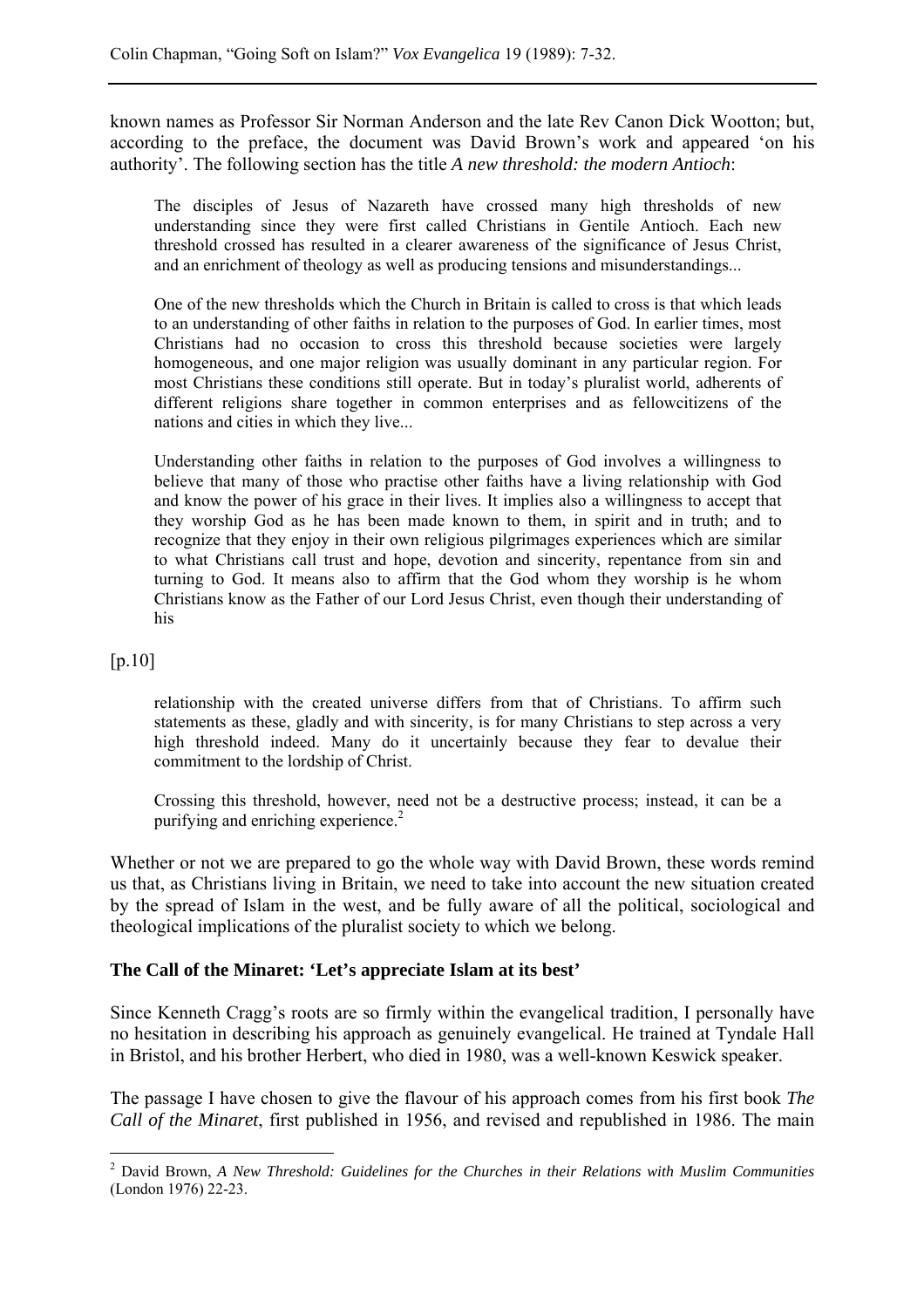message of the book is that we need to be willing to listen to the call to prayer and the confession of faith that come from the minaret before we begin our own proclamation, and that we have an obligation to try to appreciate and enter into Islam at its very best.

After a description of contemporary Islam (Part I. Islam at the New Century), he devotes several chapters to an attempt to explain Islam from within, and in its own terms (Part II. Minaret and Muslim). The third part of the book, entitled, Minaret and Christian, invites the Christian to hear the call of the minaret as a call to Meeting, to Understanding, to Participation, to Retrieval, to Interpretation and finally to Hope and Faith. The idea of retrieval is explained in the following way:

Among the factors contributing to the rise of Islam was the Christian failure of the Church. It was a failure in love, in purity, and in fervour, a failure of the spirit. Truth, as often before and after, was involved to its hurt in the spiritual fault of its trustees. Islam developed in an environment of imperfect Christianity and later by its own inner force gathered such strength to become, and remain, essentially at odds with the pure faith beyond the imperfection.

This is the inward tragedy, from the Christian angle, of the rise of Islam, the genesis and dissemination of a new belief that

## $[p.11]$

 $\overline{a}$ 

claimed to displace what it had never effectively known. The state of being a stranger to the Christ of Christians has been intensified by further failures of love and loyalty on the part of institutional Christianity in the long and often bitter external relations of the two faiths through the centuries.

It is for these reasons that the call of the minaret must always seem to Christians a call to retrieval. They yearn to undo the alienation and to make amends for the past by as full a restitution as they can achieve of the Christ to whom Islam is a stranger. The Objective is not, as the Crusaders believed, the repossession of what Christendom has lost, but the restoration to Muslims of the Christ whom they have missed. All that the minaret both says and fails to say is included in this call to retrieval as the listening Christian hears it.<sup>3</sup>

Cragg is not content, however, simply to listen to Muslims or to engage in dialogue for the purpose of understanding them. In many of his books he presents a sharp challenge to Islam in three main areas: its understanding of revelation and inspiration; its philosophy of power based on the example of the Prophet and the conviction that Islam must rule; and its overoptimistic response to evil. Even if his writings aren't always easy to understand, there's no escaping his missionary vision and his desire to bear witness to 'the Christ to whom Islam is a stranger'.

## **Folk Islam and power encounter: 'Let's recognize Islam as it is'**

Whereas Cragg and others have pleaded that we appreciate Islam at its very best, many missionaries believe that there is a real danger in concentrating on Ideal Islam, High Islam, Islam as it ought to be. Their experience of missionary work tells them that the description of Islam in text books doesn't always correspond with Islam on the ground.

<sup>3</sup> Kenneth Cragg, *The Call of the Minaret* (London 1985) 219-220.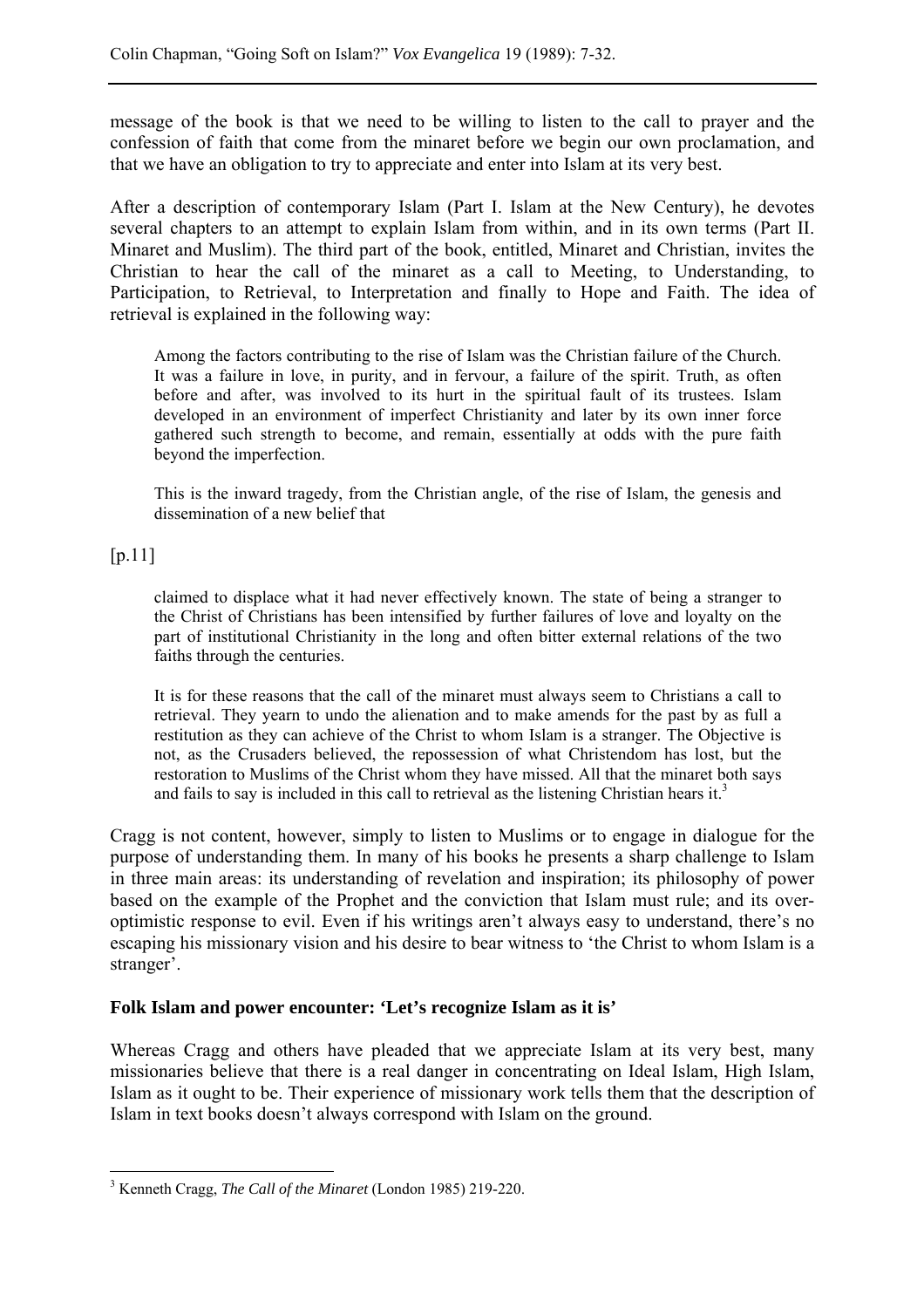Samuel Zwemer was one of the first writers in this century to draw attention to the importance of Folk Islam in three of his books: *Islam and Animism* (1917), *The Influence of Animism on Islam: An Account of Popular Superstitions* (1920), and *Studies in Popular Islam* (1939). He explains the importance of this emphasis in the following words:

The student of Islam will never understand the common people unless he knows the reasons for their curious beliefs and practices... all of which still blind and oppress mind and heart with constant fear of the unseen... Witchcraft, sorcery, spells, and charms are the background of the native Muslim psychology to an extent that is realised only by those who have penetrated most deeply into the life of the people.<sup>4</sup>

At the Colorado Springs Conference in 1978 Bill Musk presented a paper entitled *Popular Islam: the Hunger of the Heart.*

[p.12]

Christ, in his dealings with ordinary people around him, tended to free them from the 'ideal' religion of the professionals. Why educate the ordinary Muslims in their own faith so that Christ can meet them there tomorrow when he can meet them more fundamentally at the point of their felt-needs today?<sup>5</sup>

At the same conference Arthur F Glasser contributed a paper entitled *Power Encounter in*  Conversion from Islam.<sup>6</sup> This same theme was taken up by Paul Hiebert in a masterly paper contributed to the Lausanne Muslim Track Conference in Holland in 1987 on *Power Encounter and the Challenge of Folk Islam.*<sup>7</sup> One of the reasons why his contribution to this debate is so significant is that he writes not only as a missionary with field experience in India, but also as a trained anthropologist. His experience overseas and his involvement in the debate about the Signs and Wonders Movement at Fuller lead him to warn that 'we must guard lest our answer (to Folk Islam) be a distorted version of Christianity'. He points out the following dangers associated with certain unthinking Christian responses to Folk Islam:

- 1 The danger of confusing phenomenology and ontology.
- 2 The danger of self-centred-narcissism.
- 3 The danger of a new Christian magic based on a false theology of power.
- 4 The danger of instituting a new secularism by perpetuating a dualistic world view.
- 5 The danger of making signs and wonders normative and ends in themselves.
- 6 The danger of generating a false sense of guilt and failure among those who are not healed or delivered.

 $\overline{a}$ 

<sup>4</sup> Samuel Zwemer, *Studies in Popular Islam*, quoted by Bill Musk 'Popular Islam: The Hunger of the Heart' in *The Gospel and Islam: A 1978 Compendium*, ed Don McCurry (London 1979) 209. 5

 $<sup>5</sup>$  Bill Musk, op cit, 214.</sup>

<sup>6</sup> Arthur F Glasser, 'Power Encounter in Conversion from Islam' in *The Gospel and Islam*, ed Don McCurry, 129ff.

<sup>7</sup> Paul Hiebert, *Power Encounter and the Challenge of Folk Islam*, paper submitted to the Zeist Conference, July 1987 (MARC USA 1988).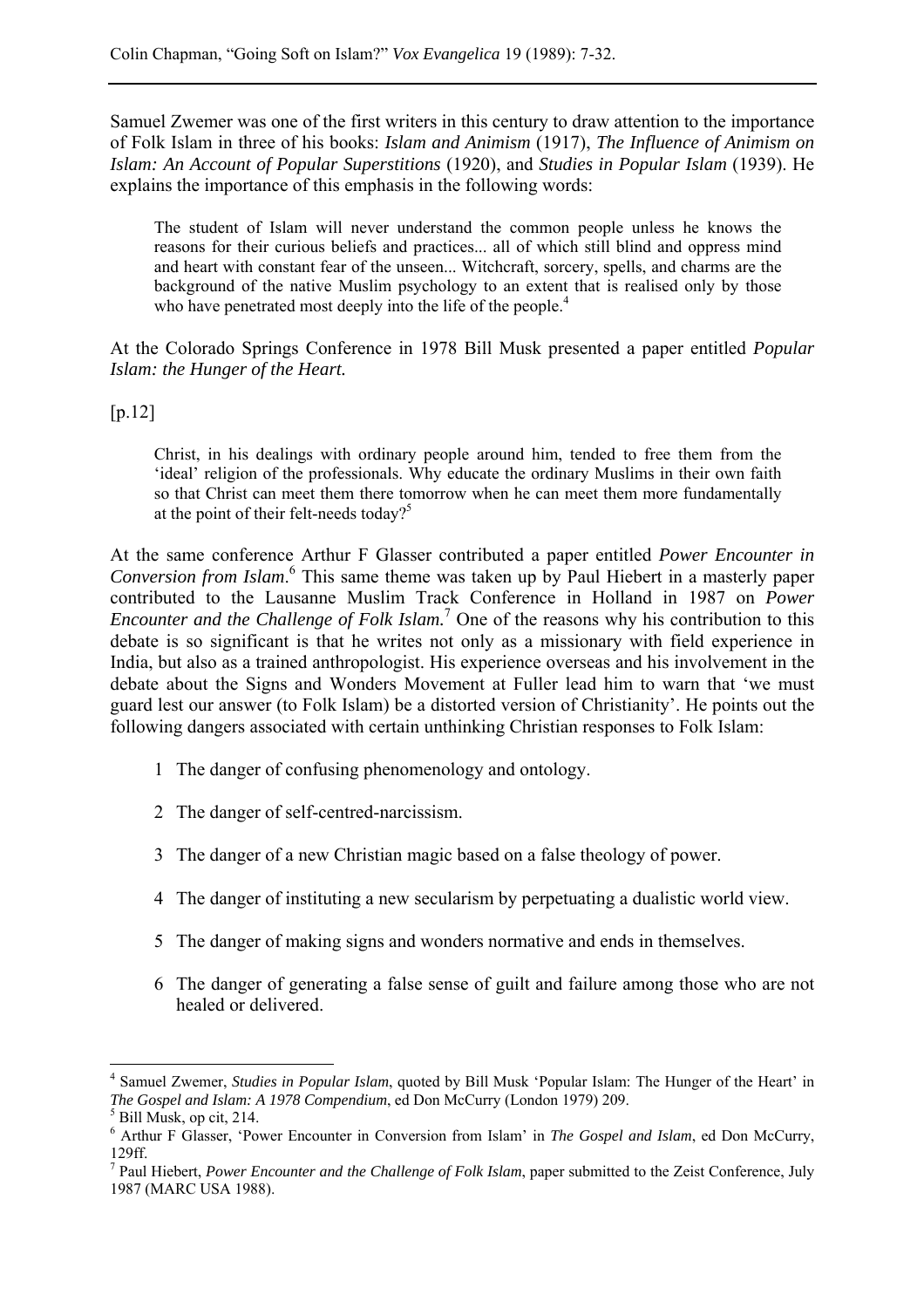- 7 The danger of exalting a human leader.
- 8 The danger of selling out to pragmatism.

For those who wonder how this awareness of Folk Islam and Power Encounter works out in practice in an Islamic context, Vivienne Stacey provides an extremely helpful and balanced treatment in her booklet *Christ Supreme over Satan: Spiritual Warfare, Folk Religion and the Occult*.<sup>8</sup> She doesn't make the reductionist mistake of saying that everything in our approach to Muslims must be thought of in terms of a power encounter, but explains in detail how she and others have dealt with manifestations of evil in particular situations.

#### **Gospel and culture: 'Let's reduce every unnecessary hindrance'**

This emphasis is one that we have come to associate with the Church Growth Movement, and in particular with the School of World Mission at Fuller in Pasadena. The person who has worked it out in greatest

[p.13]

detail in the Muslim world is Phil Parshall, who worked for over 20 years in a village situation in Bangladesh, and is now based in Manila.

In his most recent book *Beyond the Mosque: Christians Within Muslim Community* he set out his agenda as follows:

Introductory books on Islam continue to flow forth from Christian presses. I find this to be a bit distressing. It seems to me that we should leave the rudiments of Islam and press on to examine the weightier matters of Muslim life: theology, ethics, sociology, and ethnic distinctives. Our efforts should be directed towards exploring the potential to bridge differences between Islam and Christianity.<sup>9</sup>

He sums up his main message in these terms:

My major thesis is that extraction evangelism is an erroneous methodology and should immediately cease. We must see the light and salt of Christianity expressed through converts' lives within their own sociological milieu of relatives, friends, and acquaintances $10$ 

When he asks 'Is there ever a converging set of circumstances that will allow converts to remain members in good standing within Islamic community?' his answer is a very positive 'Yes'.

Sociology and theology are inseparable components of Islam. Therefore, it is a serious mistake to approach the religion of 850 million Muslims from only a theological perspective. On the other hand, some Christian authors, in my view, have gone too far in proclaiming the obstacles encountered in Muslim evangelism to be primarily sociological. They seem to contend that, given an ideal set of societal circumstances, Muslims will

 $\overline{a}$ 

<sup>8</sup> Vivienne Stacey, *Christ Supreme over Satan: Spiritual Warfare, Folk Religion and the Occult* (Masihi Isha'at Khana, 36 Ferozeput Rd, Lahore-16, Pakistan).

<sup>&</sup>lt;sup>9</sup> Phil Parshall, *Beyond the Mosque, Christians within Muslim Community* (Grand Rapids 1985). <sup>10</sup> Phil Parshall, op cit, 21.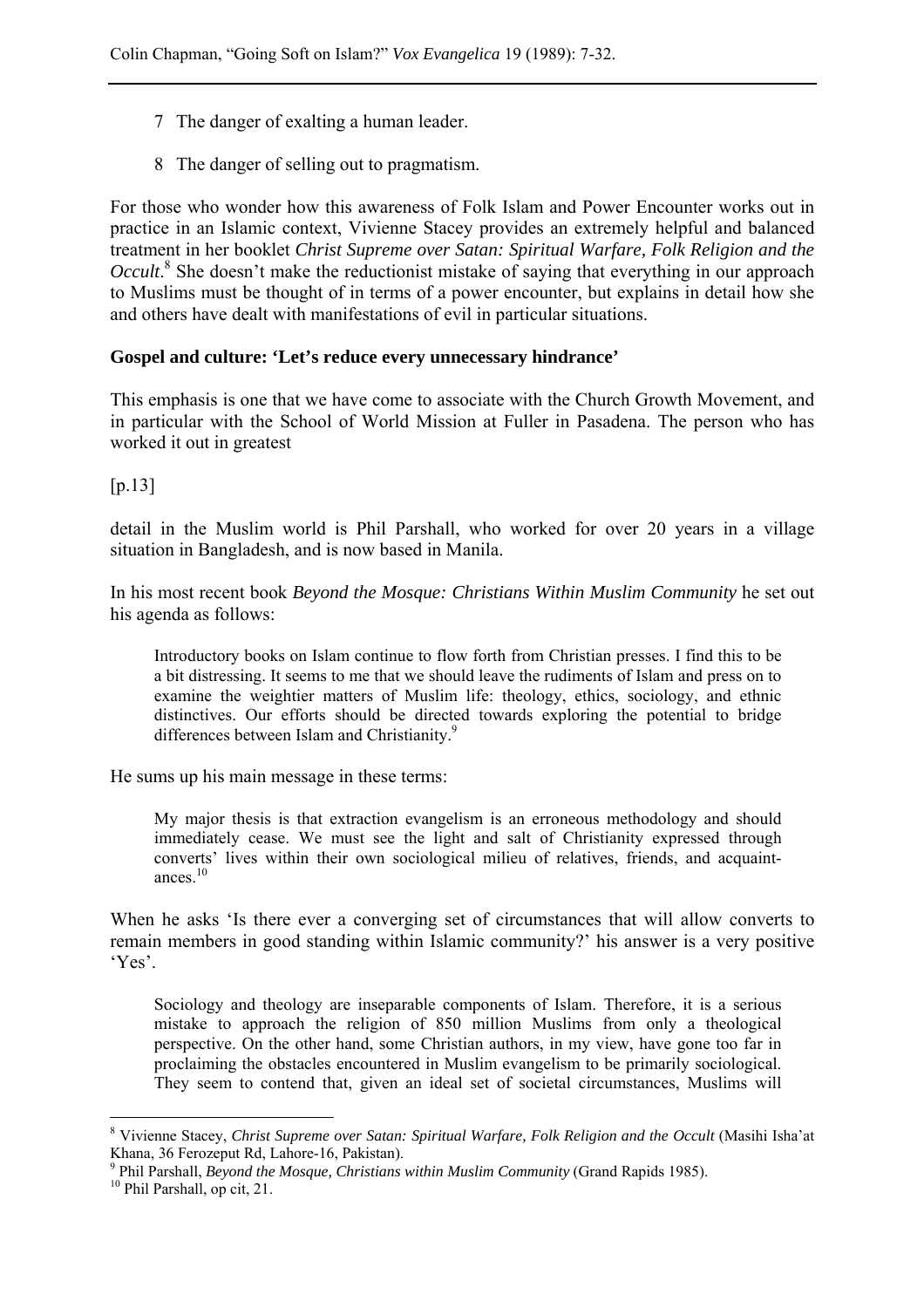convert to Christ in large numbers. This simply is not true. The offense of the cross and the divinity of Christ remain as major stumbling blocks to the Muslim. We should, however, be committed to reducing every unnecessary hindrance, both sociological and theological, to the Muslim becoming a follower of Christ. My postulate is that we can do a much better job of evangelism among the Sons of Ishmael than we have in the past.<sup>11</sup>

Whether or not we are prepared to go the whole way with all the details of how Parshall has practised contextualization in Bangladesh, his writing and his work have forced us to face the question of what a contextualized gospel and a contextualized convert church in any Muslim context would look like.

If these, then, are some of the main responses to Islam among evangelical Christians, where do we differ among ourselves? What are

[p.14]

the areas of disagreement? We now turn, therefore, to attempt to analyse the crucial questions to which we give different answers.

# **PIN-POINTING THE BASIC ISSUES**

## **Is the God of Islam the same as the God of Christianity?**

Let me grasp the nettle and outline how I personally go about answering this question:

1 The question itself is a kind of trick question, because it forces us to answer with a simple 'Yes' or 'No'. What we need to do, therefore, is to break the question down into several smaller questions:

- eg a Is the Christian's *idea of God* the same as the Muslim's idea of God? I trust that we would all answer 'No!'
	- b Is there anything in common between the Christian's idea of God and the Muslim's idea of God? Again I trust that we wouldn't hesitate to answer 'Yes'.
	- C Is there enough in common between the Christian's idea of God and the Muslim's idea of God for us to be able to use the same word? This, I would suggest, is the crucial question. Some Christians, like Bishop Rudven of Karachi, believe that there is not enough in common, while others, like Kenneth Cragg, believe that there is enough in common. In the words of Michael Nazir-Ali, 'For Cragg the similarity outweighs the disparity, whereas for Rudven the disparity clearly outweighs the similarity.<sup>'12</sup>

Suppose, for the sake of argument, that there's a country somewhere in the world where the sun is never clearly visible. People are aware of the sun, because they can see the shape of the sun behind the clouds, and they know that the sun is a source of heat. But they have never seen the sun in a cloudless sky. Contrast this with someone who lives in the Mediterranean. He sees the sun very clearly, and feels the heat of the sun on his skin. Is it the same sun for

 $\overline{a}$ <sup>11</sup> Phil Parshall, op cit, 177-178.

<sup>12</sup> Michael Nazir-Ali, *Frontiers in Muslim-Christian Encounter* (Oxford 1987) 20.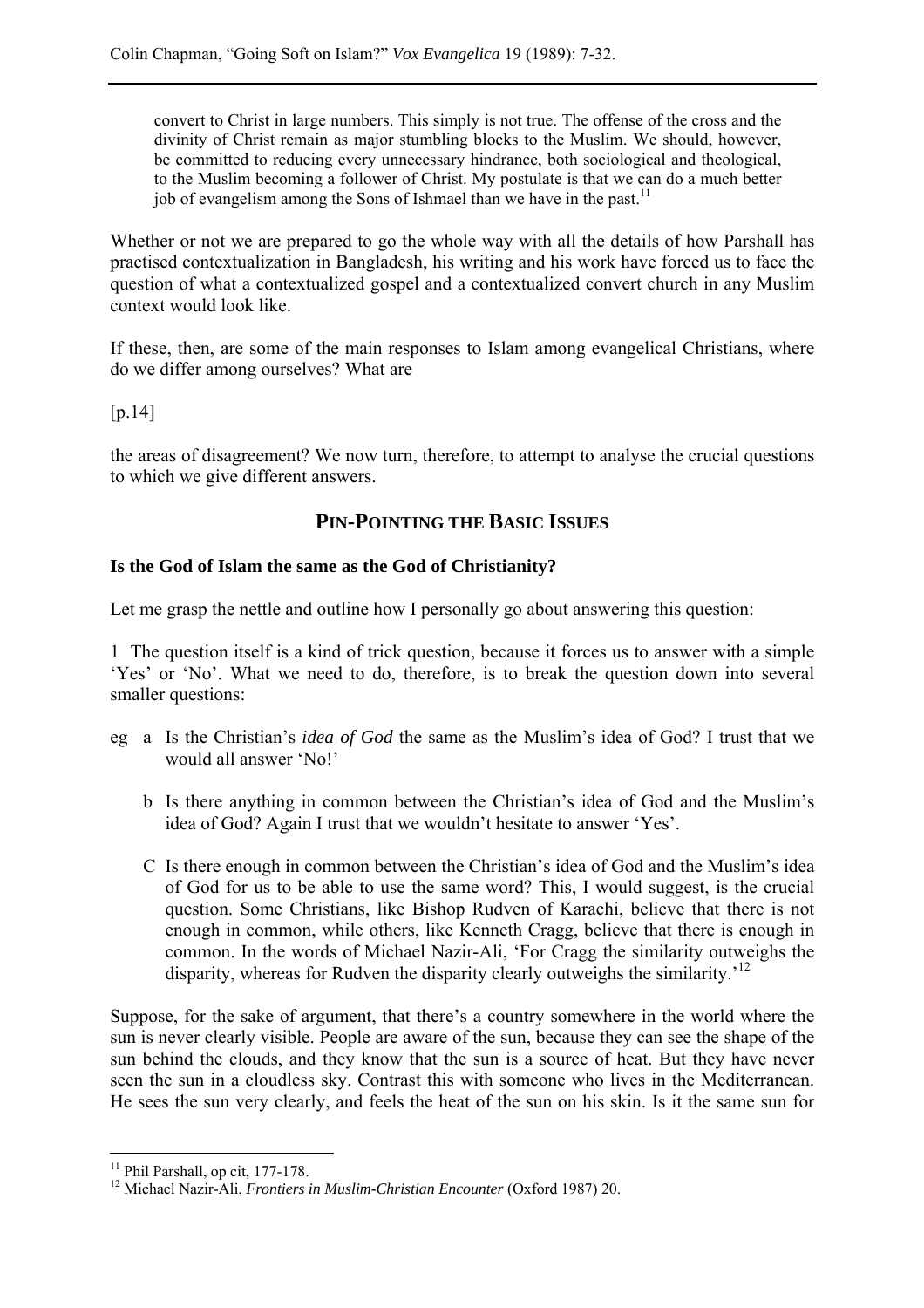both these people? Of course it's the same sun, although their mental image of the sun and their experience of the sun is very different.

If we accept the analogy, we can assume that Muslims and Christians are talking about the same God, even though their ideas of that God and their experience of him may differ considerably. If we cannot accept the analogy, we have to think in terms of two completely different planets, like the sun and the moon, and assume that Christians and Muslims are talking about two totally different beings.

3 When Paul is speaking to a Greek audience at the Areopagus in Acts 17 he doesn't hesitate to use the word *theos* both for the 'Unknown God' and for the God who raised Jesus from the dead (Acts 17:23-24, 30-31). He believes that there is enough in common between *their* concept of God and his concept of God for him to use the same word.<sup>13</sup>

 $[p.15]$ 

 $\overline{a}$ 

4 The vast majority of the converts and enquirers whom I have known or heard about assume that there is some real continuity between their knowledge and experience of God *before* and *after* their conversion. The experience of people like Bilquis Sheikh in *I Dared to call Him Father* <sup>14</sup> points to continuity rather than discontinuity.

When converts take a totally negative view and want to repudiate everything in Islam, I suspect that there are two possible reasons: *either* it is because the only way they can feel secure in their new faith and in a new community is to cut themselves off from everything in their past; *or* it is because the Christians who taught them and discipled them have taken a very negative attitude towards Islam.

I am well aware that many English translations of the Qur'an keep the Arabic *Allah* for God. This is largely, as I understand it, because Muslims are concerned about the possible confusion between God (with a capital G) and god (with a small g). I am also aware that Islamic governments in Malaysia and elsewhere have not allowed Christians to use Allah in recent translations of the Bible. I believe it can be argued against this view, however, that such practice is not true to the Qur'an and the practice of the Prophet. Nothing in the Qur'an suggests that Muhammad ever believed that Jews and Christians, the People of the Book, were worshipping a different God. For example,

Say: O People of the Scripture! Come to an agreement between us and you: that we shall worship none but Allah, and that we shall ascribe no partner unto Him... (Sarah 3:64)

When Christians today follow the same practice in using Allah, they want to make the theological point that the God of Islam is totally different from the God of Christianity. I have to confess, however, that as one whose introduction to Islam has been through the language of Arabic, I have great difficulty in understanding this practice. If Arabic speaking Christians never think of using a different word for God, I can see no linguistic reason for us to use such a contrived way of speaking about God in Islam. And for the reasons I have outlined I cannot find any adequate theological reason for trying to distinguish between the word Allah and 'God' in Christianity.

<sup>13</sup> See Myrtle Langley, *Paul in Athens: Pseudophilosophy or Proclamation? A Missiological Study of Acts 17:16-34* (Bulletin of the Evangelical Fellowship of Missionary Studies, No 10, 1980) 59-74. 14 Bilquis Sheikh, *I Dared To Call Him Father* (Eastbourne 1979).15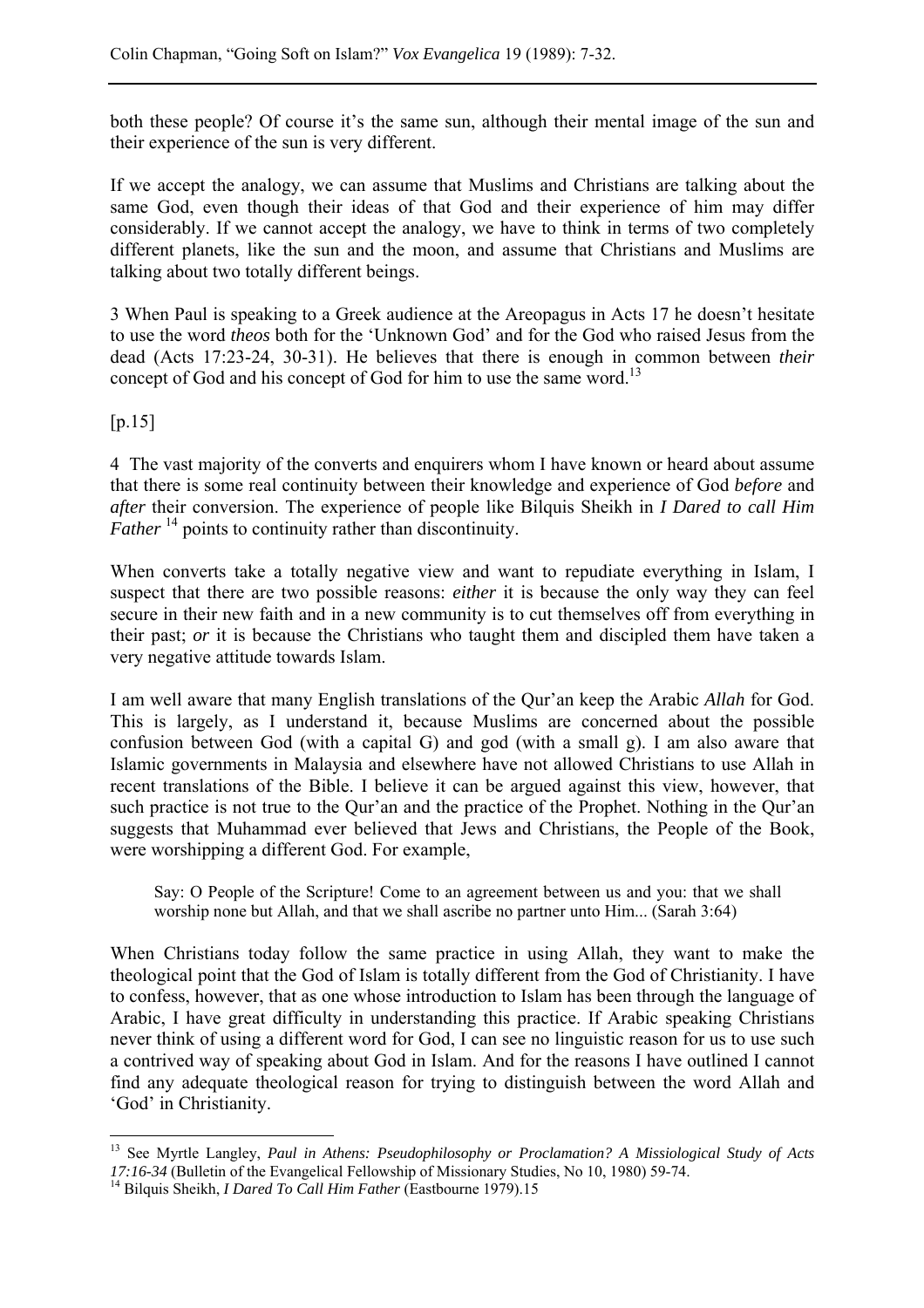## **Is Islam inspired by the Devil?**

If I have to give a short and immediate answer to this question, it would consist of two words: 'Yes... but'. In case I am laying myself open to misunderstanding, let me say right from the start that I do believe without hesitation that 'the god of this age has blinded the minds of unbelievers...' (2 Cor 4:4). I do believe that 'our struggle is... against the powers of this dark world and against the spiritual forces of

[p.16]

evil in the heavenly realms' (Eph 6:12). 1 do also believe that 'Satan himself masquerades as an angel of light' (2 Cor 11:14). I am convinced that all these verses are thoroughly relevant to our thinking about other faiths and ideologies.

I want to suggest, however, that there is a real danger in coming too easily and too quickly to the conclusion that Islam is a religion inspired by the Devil. Here are my six reasons for being hesitant about using these categories too freely in our teaching about Islam.

1 Why single out Islam for special mention? What about Communism? What about the godless Humanism of the West today? What about some of the demonic forces at work in parts of the Christian world, like Northern Ireland? When some Christians speak as if Islam is The Enemy No 1 in the world today, I wonder if they are not getting things out of proportion.

2 An overemphasis on the role of Satan in Islam can easily prevent us as Christians from facing up to the terrible record of the Christian church in its relations with Muhammad and his followers. Attributing everything in Islam to demonic forces allows us, so to speak, to 'pass the buck', and fail to recognize the responsibility of the Christian church in all that has happened. The very existence of Islam can be seen as a judgement on the Christian church, and the record of the church over 14 centuries in its relations with Islam should leave us with a sense of shame.

One of the things I learned in my first church history lectures from Harry Rowdon at LBC was that we should see church history as our history, and recognize Christians of the past as our people, as brothers and sisters in Christ, however much we may differ from them in points of doctrine. In talking with Muslims we will of course want to disassociate ourselves from the Crusades, just as open-minded Muslims often disassociate themselves from Idi Amin, Qaddhafy, or Khomeini. But resorting too quickly to the explanation that Islam is inspired by the Devil may mean that we are letting ourselves off the hook too lightly, and that we never recognize the responsibility of the Christian church for all that has happened in the past.

3 If we teach that all other religions are inspired by the Devil, some Christians jump to the conclusion that people of other faiths must therefore by definition be possessed by evil powers. If you think this sounds exaggerated, I must explain that I have more than once encountered this way of thinking in our students at Trinity, and I find it most in those who have been deeply influenced by the Charismatic Movement and the Signs and Wonders Movement. It is obvious that there are occult practices in some forms of Folk Islam, and I have no difficulty whatever in believing in demon possession. But I don't believe it is either true or helpful to suggest that *every* Muslim must be treated as a case of demonic possession.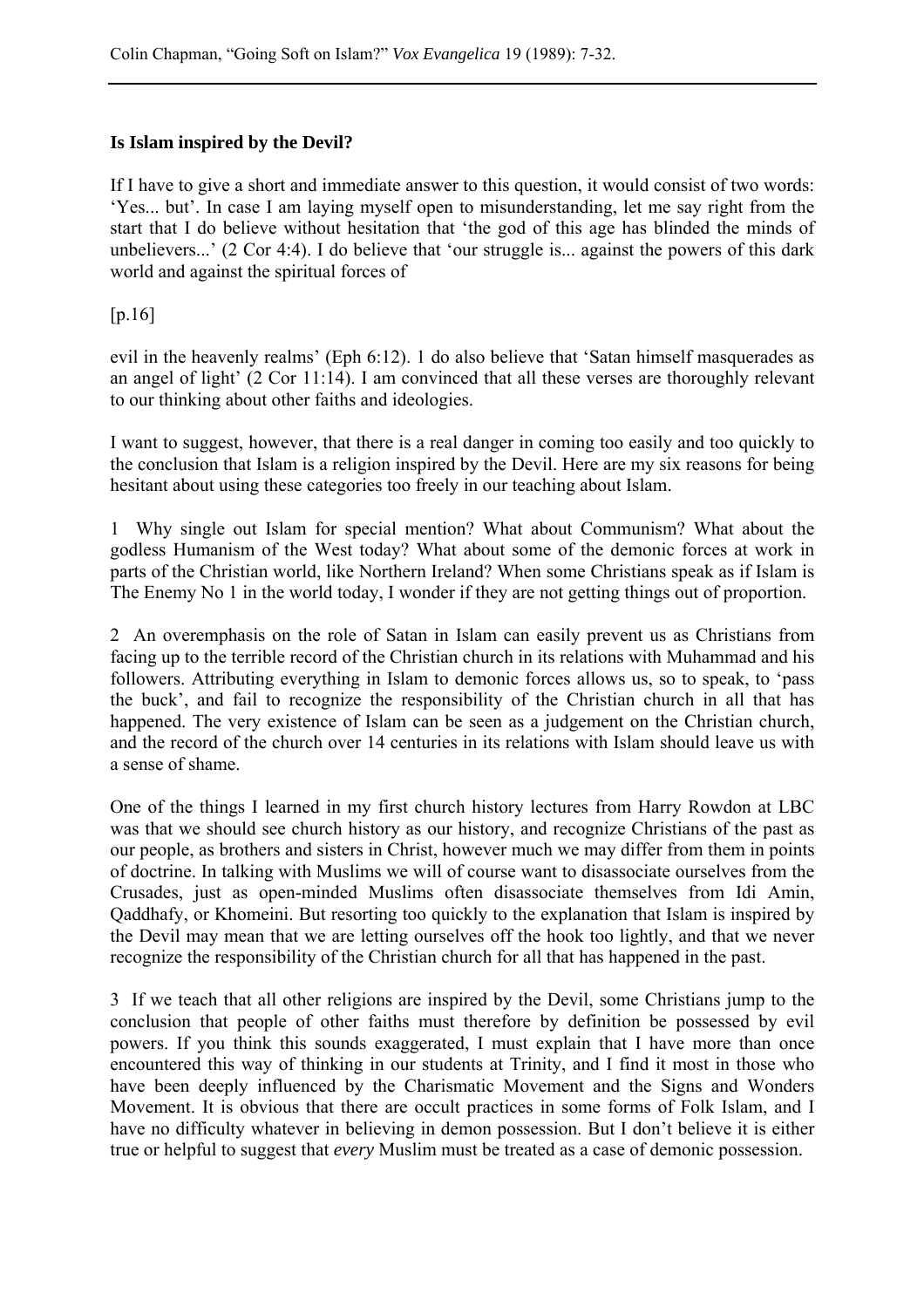## $[p.17]$

4 We are probably influenced more than we realize by stereotypes of Islam which we have inherited from the past. It wasn't for purely biblical and theological reasons that our forefathers in the Eastern churches and in Europe thought of Islam in these terms. There were many other cultural, political and psychological factors which were at work not so far below the surface. This is how Jean-Marie Gaudeuil makes the point, writing about the Middle Ages:

Europe elaborated instinctively an image of everything it repudiated and projected this image on Islam, the symbol of all that was 'un-Christian'... This was not deliberate, but instinctive: Europe had felt inferior to the Islamic civilization, it had received much from it: philosophy, the sciences, technology; unable as yet to express its own Culture in positive terms, Europe rejected in Islam whatever seemed to threaten its Christian identity.15

Norman Daniels, in his book *Islam and the West: the Making of an Image* shows very convincingly that many of the popular images and stereotypes of Muslims and Islam in the minds of Europeans and westerners today can be traced back to the writings of Christians in the Middle East and Europe in the Middle Ages.<sup>16</sup>

5 When I find Christians interpreting the contemporary revival of Islam, especially in the Middle East, simply in terms of the work of Satan, my reaction is to plead that this can lead to a terrible oversimplification of complex issues. This revival is to some extent a response to centuries of European colonialism, and we cannot understand what has been happening in countries like Iran if we do not even attempt to appreciate the many cultural, political and economic factors that have been involved. I believe we need to be aware that simple explanations expressed in purely spiritual terms can easily have the effect of preventing us from getting to grips with the complexities of history and politics.

6 Some Christians use the language of the demonic to explain things that are culturally strange and foreign to them. I remember some Christian friends saying to me before I first went to Cairo, that when they spent some days there they felt an atmosphere of evil in the city. I often used to think and worry about what they had said, because I came to love Cairo with all its crowds and dust and smells and broken pavements. Was it that I was spiritually blind to what was there in the atmosphere, or was it that my friends used the demonic to explain those aspects of the culture with which they couldn't cope?

Perhaps the answer lies somewhere in between. But my basic fear about explaining Islam in terms of the Satanic is that it can become an easy way out. It absolves us from the need to face up to those areas where judgement may need to begin with the household of God (1 Pet 4:17), and saves us from the hard work of coming to terms with

[p.18]

 $\overline{a}$ 

all those pastoral, psychological, political and cultural factors which come into the equation. Is Islam inspired by the Devil? I hope it is clear from what I have said that my 'Buts' do not turn my original 'Yes' into a 'No!' They are intended not to make it 'die the death of a

<sup>15</sup> Jean-Marie Gaudeuil, *Encounters and Clashes, Islam and Christianity in History* (Pontifical Institute for Arabic and Islamic Studies, Rome 1984) 130.

<sup>16</sup> Norman Daniels, *Islam and the West: The Making of an Image* (Edinburgh 1980).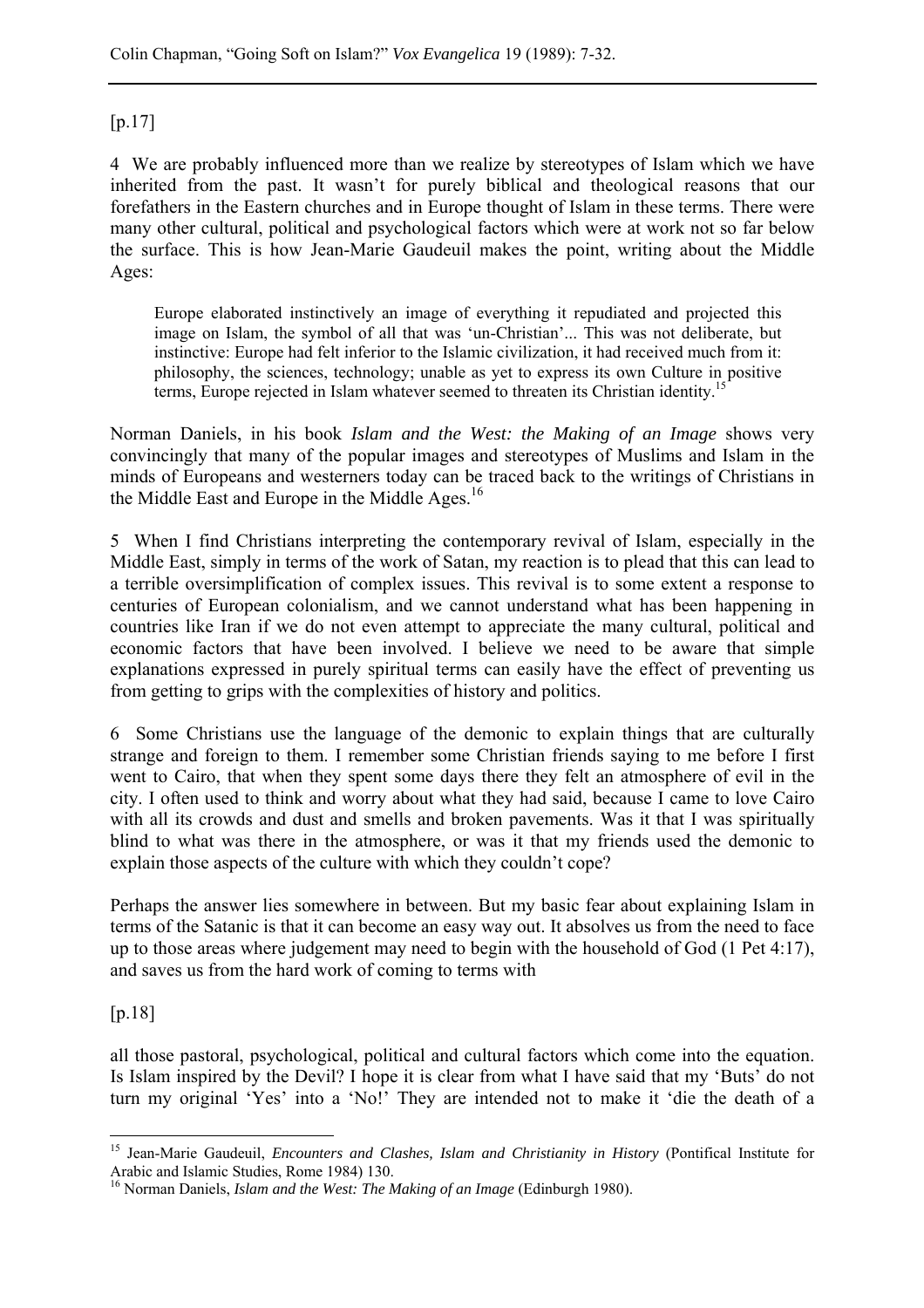thousand qualifications', but rather to qualify the simple 'Yes' and to encourage us to get beyond our favourite neat, simplistic answers.

#### **Is there any revelation or salvation in Islam?**

Once again I would suggest that we need to be cautious about the question itself, because it is framed in such a way as to invite a simple 'Yes' or 'No' for an answer. We therefore need to take revelation and salvation separately, and break the large question down into a number of smaller questions:

#### *Revelation*

Are we speaking about general revelation or special revelation?

I expect we would all want to reject the view that Muhammad received *special revelation*, in the sense that he received new revelations from God which had not been revealed before through the prophets, Jesus or the apostles. No doubt we would also be suspicious of the view that Muhammad's teaching was genuine revelation of a monotheism which was specially relevant and appropriate for the Arabs. Most of us would probably want to say that if he did receive any special revelation, it didn't come to him direct from God, but through what he learned from the Jews and Christians.

If, however, we're simply speaking about general revelation, we could say that any revelation Muhammad received was no different from the general revelation that is available to all men. Or we might want to argue that if Muhammad was a sincere seeker after God, any revelation he received was no different in principle from that given to a man like Cornelius before his conversion. This would mean that if God had real personal dealings with Muhammad (as I believe most strongly that he did), they were no different in kind from his dealings with all men who are seeking after God (Acts 17:27). Or again, using Charles Kraft's memorable phrase, we may want to think of Muhammad as being 'chronologically AD, but informationally BC'.17 In this case we might want to think that his experiences could have had something in common with people in the Old Testament like Gideon, or possibly even Elijah, even though he was in no sense part of God's salvation history which was worked out through the descendants of Abraham<sup>18</sup>.

How did the religion of Islam compare with the religion of Arabia?

We could argue that Islam was a distinct improvement on the pre-Islamic polytheism and idolatry of Arabia. We may therefore want to

[p.19]

acknowledge that if the pre-Islamic religion of Arabia had much in common with Canaanite religion, Islam had (and still has) much in common with the monotheism of the Old Testament. On the other hand, we may want to argue that it is irrelevant to ask how close or how far Islam was from the religion of the Old Testament. The final product was a denial of Christianity, and this is all that matters.

 $\overline{a}$ 17 Charles Kraft, *Christianity in Culture: A Study in Dynamic Biblical Theologizing in Cross-Cultural Perspective* (Maryknoll 1981) 252.<br><sup>18</sup> For further discussion see Colin Chapman, 'Thinking Biblically About Islam', *Themelios* (April 1978) 66-78.

<sup>[</sup>http://s3.amazonaws.com/tgc-documents/journal-issues/3.3 Chapman.pdf]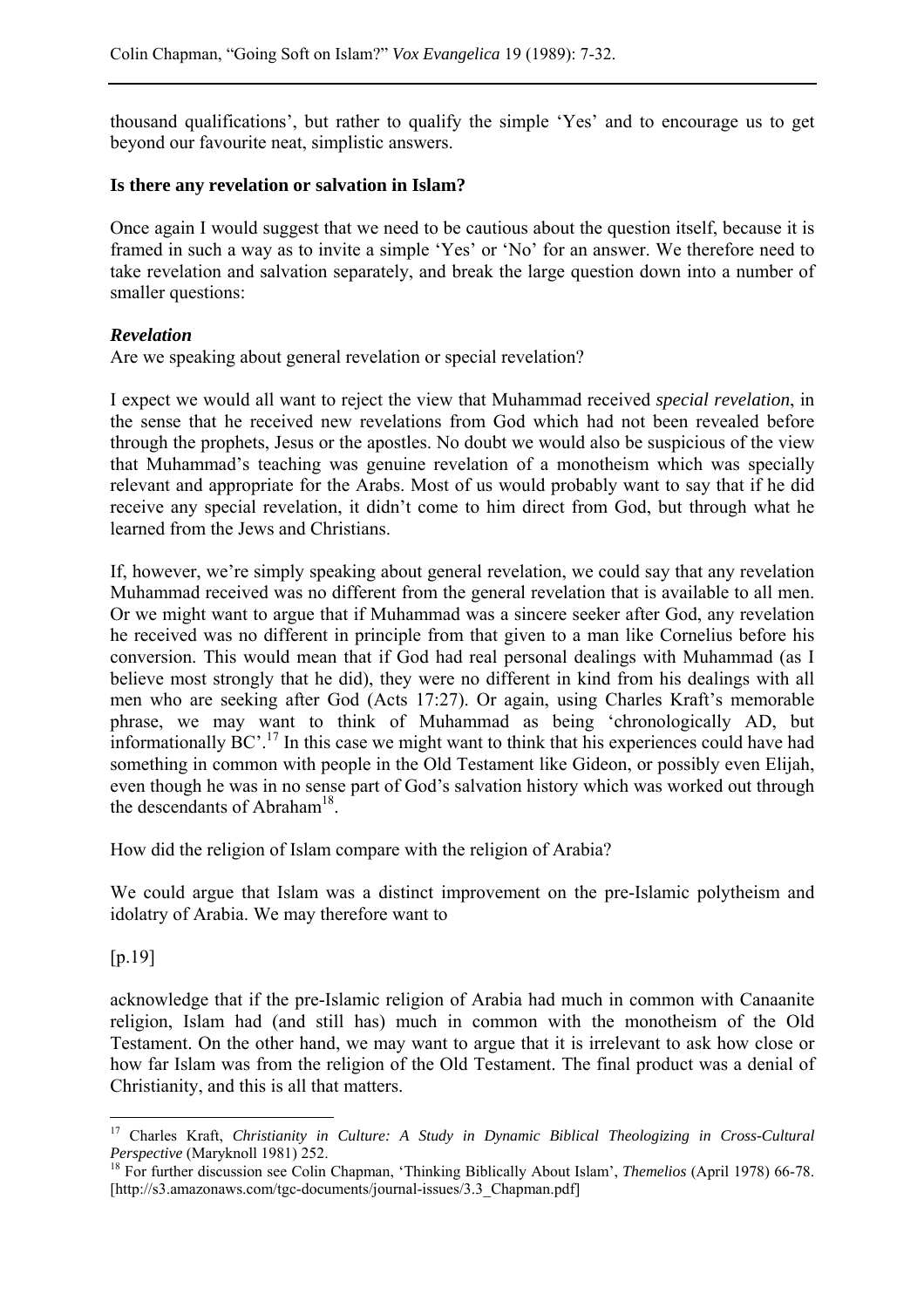How are we to understand the development in the experience of Muhammad?

Many Christians are prepared to acknowledge that earlier in his life Muhammad was a sincere seeker after God. He had come to believe in the One Creator God, but didn't have the opportunity to read the Bible or find out the truth about Jesus. And because of choices that he made at certain stages in his ministry, he wandered away from the truth that he knew, and was further away from the truth at the end of his life than he was at the beginning. Other Christians answer this question, however, by saying that what matters is 'the finished product', namely his life and teaching as a whole, and that studying the development of his experience is therefore irrelevant.

How are we to understand Muhammad's rejection of Christianity?

Here again there are at least two possible answers we can give. We can say that what Muhammad rejected was at best a misunderstanding of the gospel, and at worst a travesty of the gospel. We simply do not know how Muhamad *would* have responded *if* he had had an opportunity to hear the true gospel. But because the Christianity he rejected was so imperfect, we cannot immediately put Muslims into the same category as Arians or Jehovah's Witnesses. The other answer would be that since Muhammad denied the deity of Christ and the cross, Islam must be seen as a heresy just like any other heresy, ancient or modern. It's irrelevant to ask 'what would have happened if he had known the true gospel?' How are we to understand the psychological processes of the so-called 'revelations' which came to Muhammad?

Some would say that the descriptions of Muhammad's practices and experiences in the Qur'an and the Hadith suggest that they had strong similarities with those of ascetics, monks and mystics etc. But since there isn't enough clear evidence, we need to look at the content of the revelations rather than the psychological processes involved. On the other hand, many Christians would not hesitate to say that Muhammad must have had dealings with the occult, and that any 'revelations' he received must have come from evil spirits.

## Salvation

I fear that in this context we cannot avoid asking the difficult question:

## [p.20]

 $\overline{a}$ 

what about those who have not heard the gospel? Dick Dowsett's answer in *God, that's not fair*<sup>19</sup> is very clear-cut and straightforward: the Bible teaches that only those who consciously respond to the gospel can be saved, and that the realization of this truth must be a basic motive for mission. Norman Anderson, however, expresses some reservations about this view, and is prepared to believe that God is able to read the hearts of all people and recognize whether or not a person expresses any kind of trust and repentance towards  $God<sup>20</sup>$ . When he takes this view he is not saying that there is a way of salvation within Islam, but rather that it is perfectly possible that Muslims, not as Muslims, but as sinners who show genuine repentance and faith towards God, may experience salvation through Christ, even if they have not heard or understood the gospel. This is very different from Rahner's 'Anonymous

<sup>&</sup>lt;sup>19</sup> Dick Dowsett, *God That's Not Fair* (Sevenoaks 1982).<br><sup>20</sup> Norman Anderson, *Christianity and World Religions: The Challenge of Pluralism* (Leicester 1984) 145-255.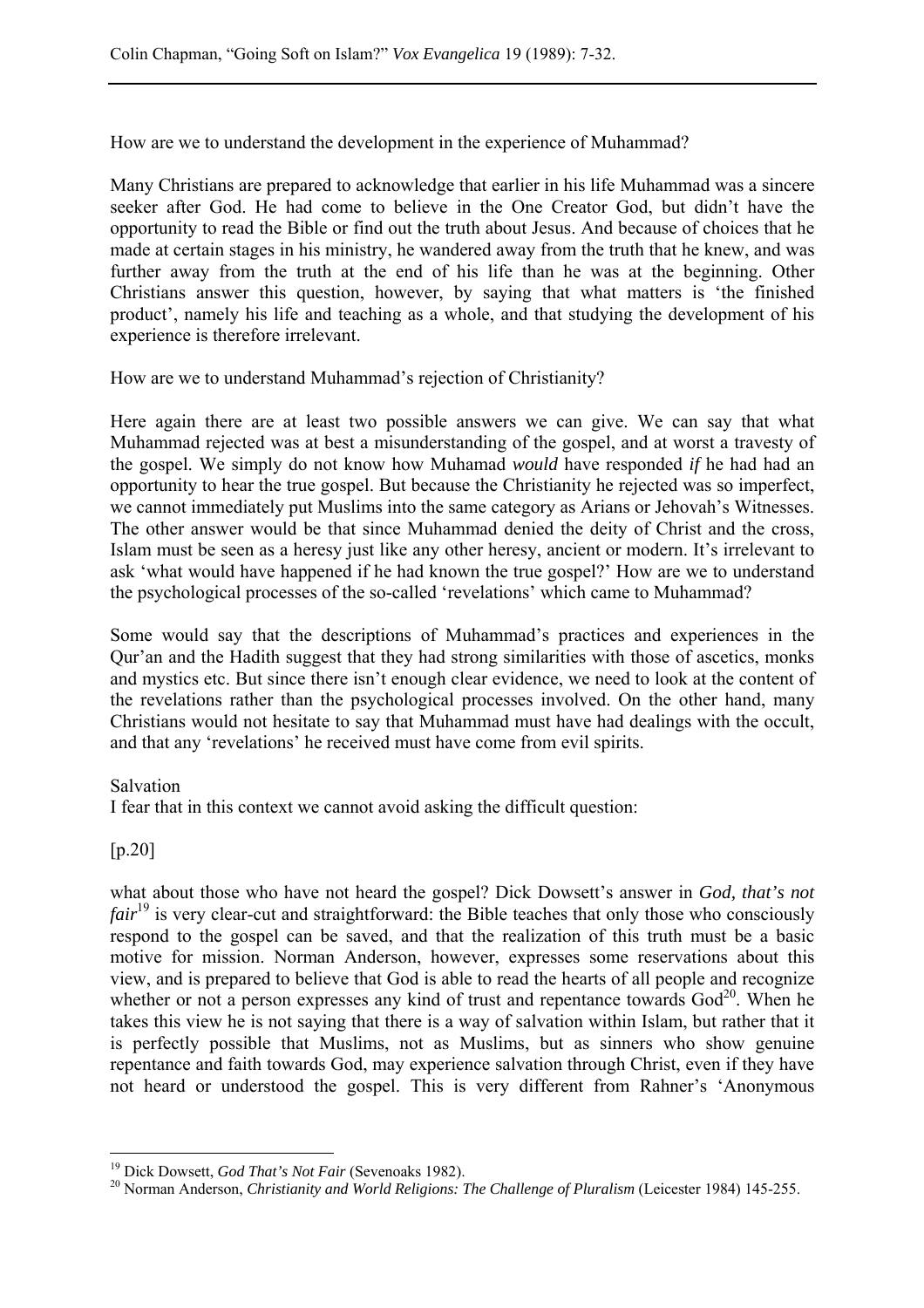Christianity,' which has been summed up by Lesslie Newbigin as 'conferring an *aegrotat* degree *in absentia* upon a non-matriculant who does not even believe in tertiary education.<sup>21</sup>

If my discussion of this question leaves you none the wiser as to where I stand personally, let me assure you that whenever a Muslim asks me whether I believe Muhammad was a prophet, I simply reply, 'If I did believe that he was a prophet, I would be a Muslim', and he has no difficulty in seeing the point. I do believe that John 14:6 is relevant to Muslims, but I do not believe that Jesus is saying here that Muslims and non-Christians have no knowledge of God at all; he seems rather to be saying that no one can come to know God as Father, except through Jesus the Son.

When we come to the scriptures to find answers to our questions about who is going to be saved we need to be prepared to find different kinds of answers. I believe that Acts 4:12 is as uncompromising as it sounds: 'Salvation is found in no one else, for there is no other name under heaven given to men by which we must be saved.' But when someone asked Jesus, 'Lord, are only a few people going to be saved?' he gave an answer that the disciples probably didn't expect. He said in effect, 'Make sure that you yourselves enter through the narrow door! For some of the people that are most confident of their place in heaven will be turned away, and people from north, south, east and west will be welcomed into the kingdom. There are going to be some surprises in heaven!' (Luke  $13:22-30$ )<sup>22</sup>

## **What is true Islam?**

No doubt we are all aware that one way of breaking the 9th Commandment ('You shall not give false testimony against your neighbour'―Exod 20:16) is to compare the worst in Islam with the best in Christianity. But there are other more subtle variations of this same

## [p.21]

 $\overline{a}$ 

sin―like accepting any and every action of Muslims as expressions of Islam, and judging the history of Islam in previous centuries by the moral standards of the 20th century. If, therefore, we want to make sure that we do not give false testimony against our Muslim neighbour, we need to be willing to ask this difficult question, and explore what is 'the real thing'.

In case we find that this discussion leads us into a maze, let me suggest the following as basic guidelines to help us to find our way through:

1 We must allow Muslims themselves to tell us what they believe is true Islam.

2 When we are not in a position to find out from Muslims themselves, we must use the criteria that Orthodox Muslims would use to distinguish between genuine Islam and distortions or perversions of Islam: ie does it conform to the teaching of the Qur'an and the Sunnah of the Prophet?

3 We must apply the Golden Rule and remember how we deal with the difficult question of what is real Christianity. If we feel compelled to disassociate ourselves from the Crusades, or from particular actions and attitudes of Roman Catholics, of the Moral Majority or of

<sup>21</sup> Lesslie Newbigin, quoted by Peter Cotterell in *The Eleventh Commandment: Church and Mission Today* (Leicester 1981) 15.

<sup>22</sup> See Lesslie Newbigin, *The Open Secret* (Grand Rapids 1978) 196-197.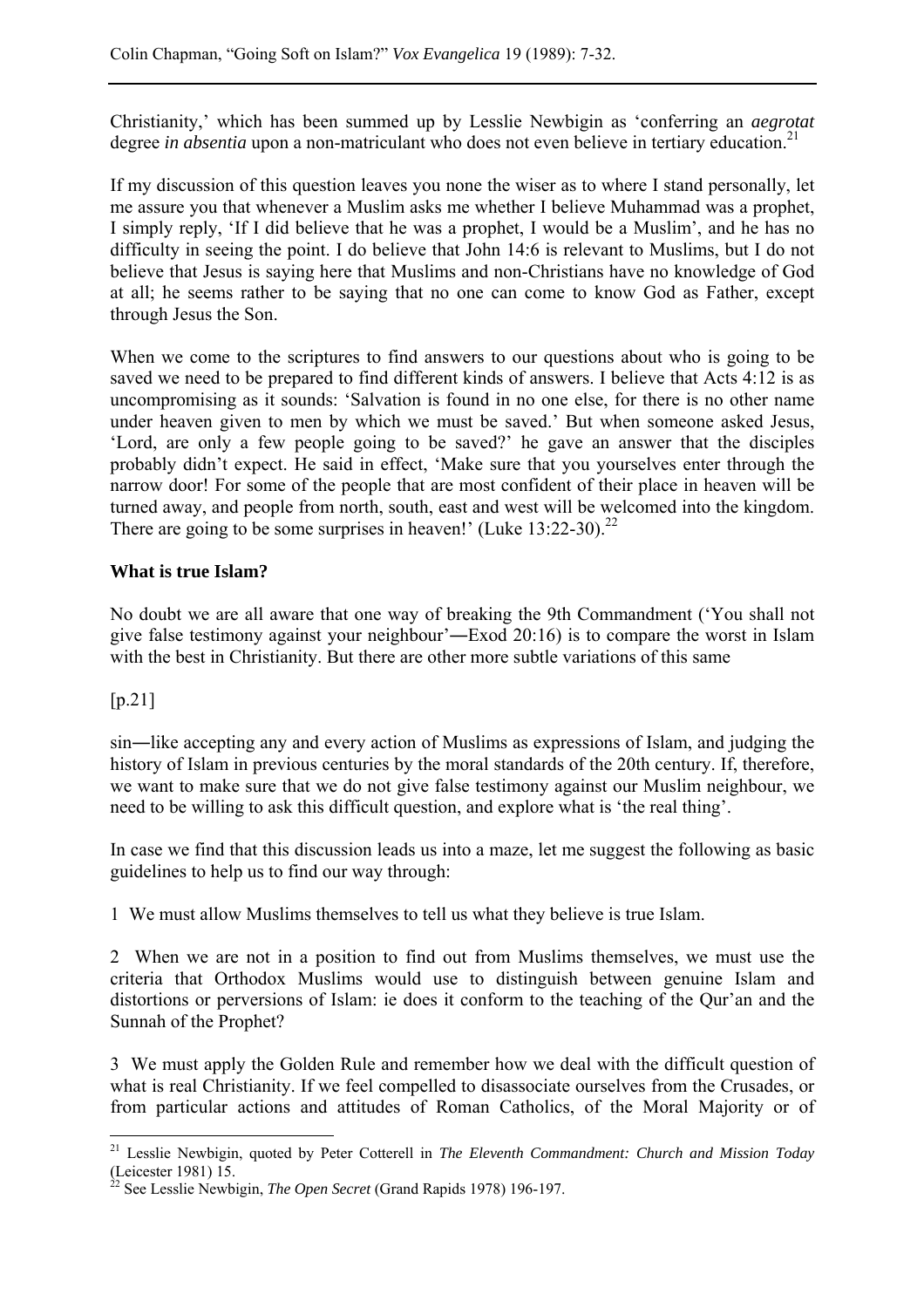Protestant Loyalist preachers in Northern Ireland, we must allow Muslims to do the same. This is nothing more nor less than the Golden Rule: 'Always treat others as you would like them to treat you' (Matt 7:12 NEB)

There are at least four areas in which I would suggest that this is the crucial question.

## *1 Folk Islam*

How much of Folk Islam is true Islam? Do we see the true spirit of Islam in the Wahhabi protest against superstitions, the veneration of saints, and Sufi practices etc? Or would we have to say that Muhammad's incorporation into Islam of pre-Islamic rituals associated with pilgrimage to the Ka'abah suggests that this kind of folk religion is an inevitable and integral part of Islam even at its best and purest? I don't pretend to know the answer to this question. But it does need to be asked, because it is totally unfair of us to assume that everything that goes under the name of Folk Islam is true Islam. People in glass houses shouldn't throw stones! How do we like it when Muslims look at Folk Christianity and assume that it is true Christianity?

## *2 Parshall's Contextualization*

I come back to Parshall in this context because my greatest uneasiness about the way he argues his case is that he fails to ask the question: what is true Islam? When in his latest book he explores the possibility of converts remaining within the Muslim *ummah*, he never seems to stop to ask the question: What does Islam think of Muslims who renounce their faith and become Christians? He refers briefly and indirectly to the

## [p.22]

Law of Apostasy, but never discusses it in detail. This is partly deliberate, since his own experience in Bangladesh leads him to be reasonably optimistic.

I suspect, however, that the problem goes deeper than this. His refusal to tackle the Law of Apostasy means that he never faces up to the fact that if the *shari'ah* is upheld and applied consistently in the case of Muslims converting to Christianity, it is never going to be possible for Muslim converts to be accepted as disciples of 'Esa within the *ummah*. I can see good reasons for encouraging converts to remain within their own family and culture as much and as long as they possibly can, and am not arguing for a return to the old extractionism. But I cannot see how we can encourage them to think that they belong to the Islamic *ummah* and to the Body of Christ, both sociologically and theologically, at the same time. In so far as a Muslim community allows converts to remain totally within their own culture and community without any real dislocation, the Muslim community is not being genuinely Muslim. We can be thankful that this does sometimes happen. But when it does so, it may be proving the point of the saying 'the further from Mecca, the less pure the Islam'. And refusing to acknowledge what is true Islam in this area may mean that we don't help converts adequately to 'go to him outside the camp, bearing the disgrace he bore' (Heb 13:13).

#### *3 Islam and Israel*

Bat Yeor's book *The Dhimmi: Jews and Christians under Islam*23 documents with frightening detail how Jews and Christians were often treated as *dhimmis*, protected minorities in the Islamic Empire. Reviewers of the book have argued that she has oversimplified and

 $\overline{a}$ 23 Bat Ye'or, *The Dhimmi: Jews and Christians under Islam* (London and Toronto 1985).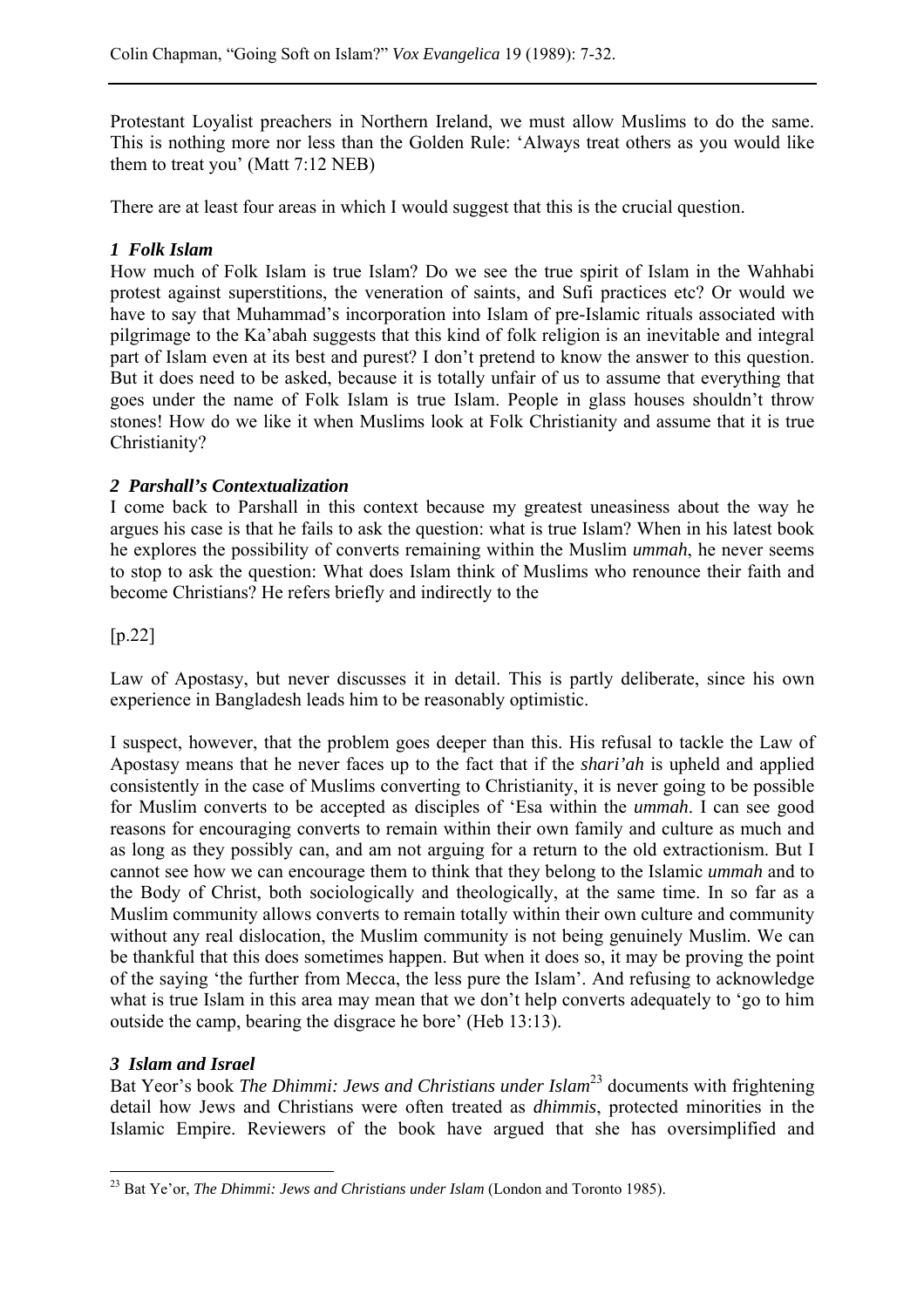overstated her case, if not actually distorted it.<sup>24</sup> Some moderate Muslims today claim that Islam has got beyond the *dhimma* system, and that it need not be an essential part of Islamic faith and practice in dealing with minorities.<sup>25</sup> But if Ismail Faruqi can be regarded as an authoritative spokesman of mainstream Orthodox Islamic thought, the Islamic solution to the problem of the Middle East is based fairly and squarely on the *dhimma* system and is breathtakingly simple: all the present nation states from Morocco to Pakistan should be turned into one Islamic State. The Zionist State of Israel must also be dismantled. Jews who have illegally seized lands from Arabs must return them or pay compensation; but any Jews who wish to remain are welcome to settle wherever they will within the Islamic *ummah* as *dhimmis*. 26

Because I believe that Faruqi expresses consistently the spirit of Orthodox Islam, I find myself caught in a very real dilemma over the Palestinian question at the present time. While I have the utmost sympathy for the Palestinians because of all the injustices that they have suffered, I cannot accept the *theological* basis of *Muslim* opposition to the state of Israel. Here, I would suggest, is an example of where Islam may be showing itself in its true colours to the modern world.

[p.23]

 $\overline{a}$ 

## *4 Cragg's Ideal Islam*

I can remember being present at a supper party in Cairo several years ago in the home of a leading member of the Episcopal Church, when Kenneth Cragg was present. What she said to him on that occasion went something like this: 'We Christians in the Muslim world admire your understanding of Islam, and we know that even Muslims recognize you as an authority. But we also feel that you make life difficult for us, because you present such an ideal kind of Islam; in fact we feel that you can present Islam in a far more convincing and attractive way than Muslims themselves can ever do!'

What is it that drives Cragg in this direction? Christopher Lamb finds the key to Cragg's approach in the twin concepts of Hospitality and Embassy:

Hospitality involves not only the personal inviting of Muslims into one's home and as one's friend, but also the openness to Muslim society and understanding... Hospitality... is best understood as a hospitality to the mind and heart of Islam itself. Cragg believes that by opening ourselves to the message of the Qur'an and the understanding of Muslims recorded in the voluminous literature of Islam Christians with a proper perception can truly find 'Islamic reasons for being Christian'.

Likewise, embassy means not only speaking the word of Christ in Muslim lands but also the determination to be fully 'resident' in those lands and at home where they are ... The Christian missionary aims 'to help Islam to a more critical awareness of itself'. In other words, Muslims must be persuaded and urged to ask the kind of questions which will turn out to have Christian answers $^{27}$ .

<sup>24</sup> Jorgen S Nielson, Review in *Newsletter of the Centre for the Study of Islam and Muslim-Christian Relations*, no 15, May 1986, 26-32.

<sup>&</sup>lt;sup>25</sup> Quoted by Gabriel Habib in *Christian-Muslim Issues in the Middle East in Christian-Muslim Encounter in the Middle East Council of Churches, Geneva, no 4/5, July/August 1985) 31.* 

<sup>&</sup>lt;sup>26</sup> Ismail R al Faruqi, 'Islam and Zionism' in *Voices of Resurgent Islam*, ed John L Esposito (Oxford 1983) 261-267.

<sup>27</sup> Christopher Lamb, *The Missionary Theology of Kenneth Cragg*, unpublished paper of the Islam Panel of CMS, 1987.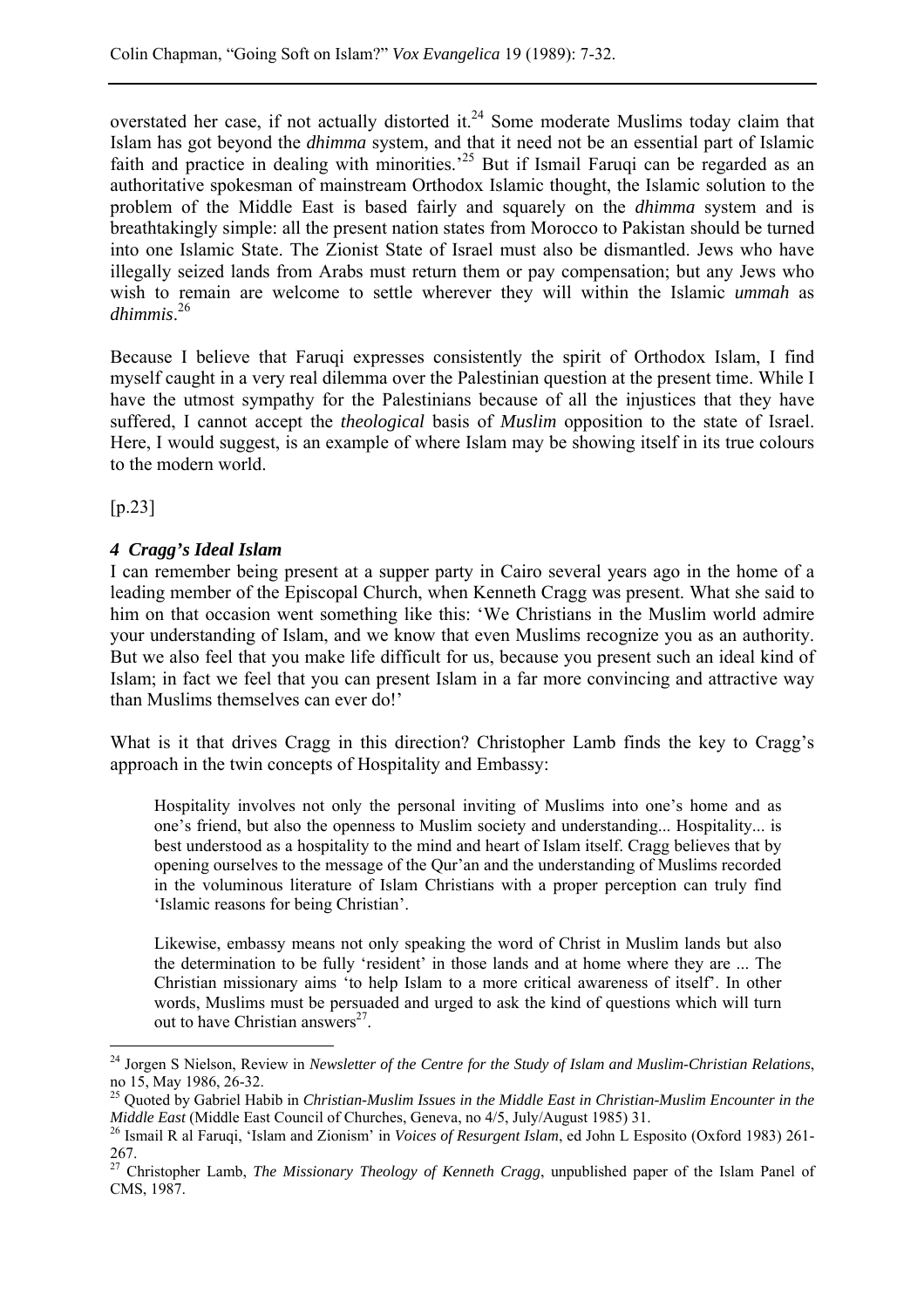If Cragg begins, therefore, with a desire to listen to the call of the minaret and appreciate Islam at its very best, he isn't content just to listen. And in pointing Muslims to 'the Christ whom they have missed', he believes that we have a mission not only to individual Muslims, but also to Islam as a whole. So if it seems at times that he is 'reading Christian meanings into Islamic concepts<sup> $28$ </sup>, it is because he judges everything in Islam by the measure of Christ and aims at nothing less than 'recruitment to Christ'.29

#### **How should we respond to the spread of Islam in the west?**

At this point we come nearer home and down to earth! I hope I can take it for granted that we believe in the sovereignty of God at work in history, and that we recognize both the obligation and the opportunity to share the gospel with the Muslims in our midst. But while―or even perhaps before―we do that, we need to face up to a whole cluster of challenges which have as much to do with psychology, culture and

[p.24]

politics as with theology and mission. For what we are dealing with here is not just the question of how we think of Islam and how we evangelize Muslims, but the gut reaction of white, British Christians to a growing community of Asians and Arabs settled in our midst.

What I want to do, therefore, is to articulate as clearly and honestly as possible the instinctive reactions that many of us have, and which we sometimes put into words, and then suggest how I personally try to bring them into the light of the gospel.

*1 'The Muslims are aiming to convert Europe, and they see Britain as a key to the conversion of Europe and the West.'* 

Yes! But let us recognize that for every Muslim in Britain who has a strong evangelistic vision, there are dozens of Muslims who are only interested in the survival of the present Muslim community in Britain. They are so concerned to hold on to their young people and protect them from the influence of our godless society that they have little interest in spreading the gospel of Islam. There are many groups which are actively spreading the message of Islam; and the church needs to be aware that they are not interested in the kind of open-ended dialogue which many Christian leaders are calling for. But although a number of individuals have converted to Islam, I personally do not foresee vast numbers of white British people becoming Muslims, largely because Islam still appears so culturally foreign in this country.

#### *2 'They are using their oil wealth to finance the spread of Islam.'*

True! But how much did the modern missionary movement owe to the wealth created by the Industrial Revolution in Europe? And are the Muslims doing anything in principle that we haven't done?

 $\overline{a}$ <sup>28</sup> Albert Hourani, 'Muslims and Christians' in *Europe and the Middle East* (London 1980) 76.<br><sup>29</sup> Christopher Lamb, op cit.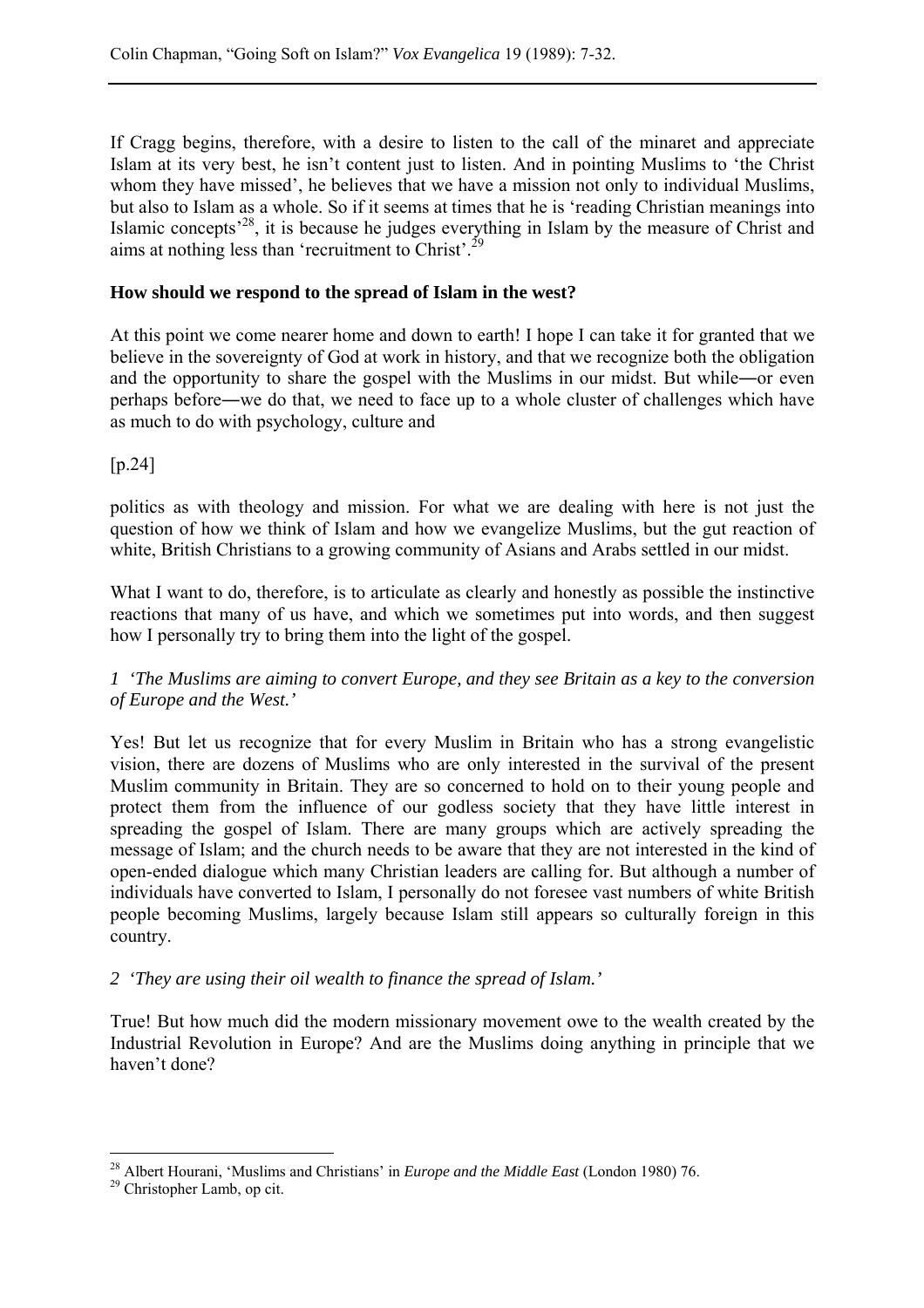A recent newspaper article refers to the Archbishop of Kenya expressing concern about petrodollars being used to win Christians to Islam. It also reports the reply given by Professor Ali Hillal Dessouki of Cairo University in a public lecture in Nairobi:

that Muslims today were behaving similarly to the first Christian missionaries who came to evangelise Africa.

Like Muslims today... the early missionaries used all available human and material resources, including money, to conduct their evangelistic work ... Muslims had as much right as Christians to continue to evangelise Africans...<sup>30</sup>

*3 'They have no right to ask for the implementation of Islamic law in Britain.'* 

But is there any reason, either legal or theological, why they should not ask for halal meat for Muslims in schools and in prisons? When Christians suggest that Muslims want the whole legal system in this

## $[p.25]$

country to be abolished and for us to adopt *shari'ah* law, I fear that they are playing on people's fears about 'the thin end of the wedge' and 'the domino theory'. Muslims in this country at the present time are in a very strange and un-Islamic situation, because they live as *dhimmis* in a post-Christian, secular, pluralistic democratic state. The Qur'an never envisaged Muslims living in that kind of situation, and I suspect that while Judaism has had to develop a theology of Diaspora, Muslims have hardly begun to develop a theology to explain the situation in which they find themselves in the west. We are not in Malaysia or Singapore, and the total Islamization which is held up by many Christians as the end of the slippery slope could never take place in this country unless the vast majority of the country converted to Islam.

*4 'They should not be allowed to press for Islamic schools.'* 

But they already have several independent Islamic schools, and provided they can maintain the standards set by the DES, they have every legal right to have as many independent schools as they can support. The crucial question is whether the government should allow them to have Islamic schools within the state system on the same basis as Jewish, Catholic and Anglican schools. We may not want Britain to become divided into many different ghetto communities; but we need to have very convincing reasons if we decide that one section of the community should not have the same rights as those which are enjoyed by other sections of the community.

## *5 'They should adapt to our culture*―*when in Rome...'*

But is this how the British have behaved when they have gone overseas? If we seldom adopt this principle when we live and settle overseas, do we have any right to expect that Muslims should do the same in our country?

*6 'The government should resist the spread of Islam.'* 

 $\overline{a}$ <sup>30</sup> *Church of England Newspaper*, 8 January 1988.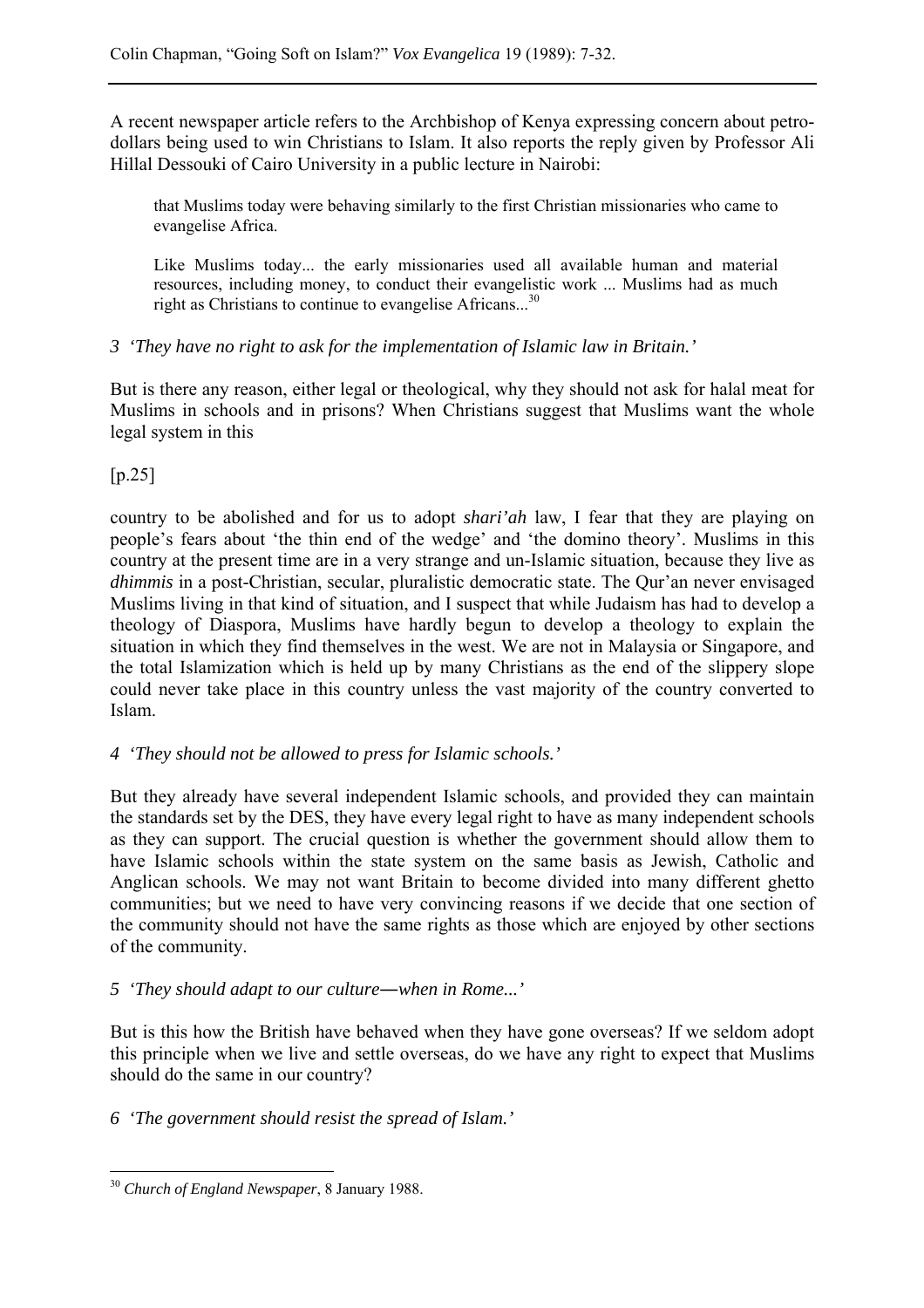I have heard of one Christian leader expressing the wish in private that the government would turn all mosques in this country into public conveniences. There are at least two assumptions here which I would want to challenge: (1) that our government is in the same position as the kings of Judah in the Old Testament period; and (2) that Christian attitudes to Islam should be the same as the attitudes to Canaanite religion called for in parts of the Old Testament. If some Muslims are behaving in such a way as to threaten law and order in our society, there is every reason for our government to be concerned. But there is no other reason for which we could possibly expect our government to resist the spread of Islam. Since we live *after* the Incarnation, and *after* Pentecost, and *after* Paul's address at the Areopagus, some expressions

## [p.26]

 $\overline{a}$ 

of this view seem to me to represent a sad regression to a way of thinking that is less than Christian.

#### *7 'Islam has no right to be here!'*

Even if it is not expressed in these terms, I cannot help feeling that this is the feeling which lies near the heart of many of our responses. What right have they got to bring their foreign religion into Christian Britain?

Perhaps instead we should be saying: 'Now at last we ought to know what it has been like for them to be at the receiving end of our missionary work for 200 years! Are they doing anything in principle in our country which we haven't done in theirs?'

While, therefore, we must not be naive about what is happening, we need to be aware of the opposite danger, which is to appeal to people's fears of a great, sinister conspiracy. If we give in to this approach, I suggest that we may be reacting to the situation in an Islamic rather than a Christian way.

It is very important that those who are involved in discussion of these issues with Muslim leaders should have had some experience of living in Muslim countries, and know what it is like for Christian minorities there. At certain times it may be right for us to say to Muslim leaders, 'Are you willing to grant to Christian minorities in Muslim countries these same rights which you are demanding for yourselves here in Britain?' But if we do so, we must be as certain of our facts and as aware of all the implications as Keston College has been in all that it has done for Christians behind the Iron Curtain. And if we are looking in the Old Testament for guidance about our basic attitudes, the best place to find it is not in the commands to 'tear down the altars of Baal' (eg Deut 12:1-3), but in the command to 'love the stranger' (Lev 19:33-34; Exod 22:21; 23:9).<sup>31</sup>

## **RESPONDING TO THE CHALLENGE OF ISLAM IN THEOLOGICAL EDUCATION**

Max Warren, former general secretary of the Church Missionary Society, used to say that the challenge of western agnosticism and science would turn out in the long run to have been 'as

<sup>31</sup> See further Christopher Lamb and Roger Hooker, *Love the Stranger* (London 1987).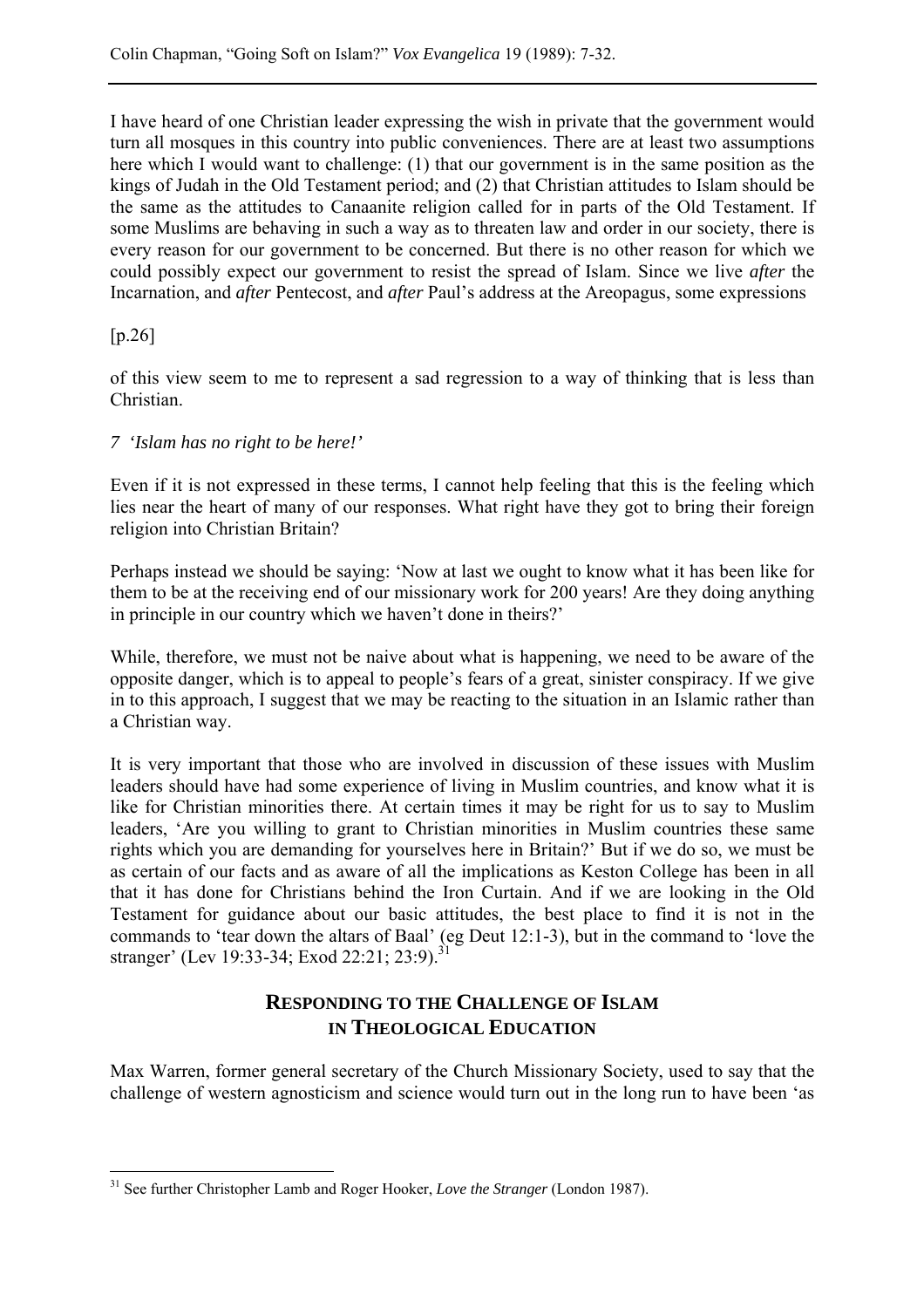child's play' compared with the challenge of other faiths.<sup>32</sup> Montgomery Watt, the Christian Islamicist, who until his retirement was also an ordained priest in the Episcopal Church in Scotland, has made a similar claim, but more specifically about the challenge of Islam:

It is hardly too much to say that the intellectual challenge to Christianity from Islam at the present time is greater than any challenge Christians have had to meet for fifteen centuries, not excluding that from natural science.<sup>3</sup>

[p.27]

Perhaps we won't know whether such a bold claim is justified until well on into the 21st century. But if there is any truth in it, the whole church needs to be alerted to the challenge, and not just those who have a special calling to work among Muslims. And if the challenge is to be faced anywhere, it needs to be faced in theological education.

At the very least it means that every student who studies theology almost anywhere in the world must from now on spend some time studying Islam. If the life and teaching of Muhammad are just as significant as the life and teaching of Arius, the study of Islam can no longer be left as an option for a few enthusiasts. Although colleges like the London Bible College have found ways of introducing other faiths into the core curriculum, other colleges don't find it so easy, since in a curriculum that is already overloaded, any new subject has to be added at the expense of an existing subject. Thankfully, however, the booklet with the significant title *Theology on Full Alert* (by Christopher Lamb and Kenneth Cracknell)<sup>34</sup> provides a fascinating account of many creative attempts which have been made to introduce the other-faiths dimension into theological teaching.

But then, what next? Once the subject has found a place in the curriculum, there's always a danger that the other teachers pursue their own disciplines in exactly the same way, working almost in watertight compartments, and leaving it to the Islamicists and the Missiologist to think about Islam. What I want to suggest is that what is needed now is an interdisciplinary approach. The challenge facing us is to find ways of allowing Islam to impinge on almost every discipline of theology. If we have had to tackle western agnosticism in church history, philosophy, in doctrine and in biblical studies, could it not be that the next step for us is to start *answering Islamic questions* in each one of these disciplines, instead of simply answering the questions which have been raised within a purely western, Christian context?

What would it mean in practice? In July 1986 I spent some time in Jeddah, and the nearest I got to Mecca was the by-pass which has to be taken by non-Muslims. Seeing the world from that vantage point put theological education in a completely new perspective for me, and it was during that week that I prepared a list of questions concerning Islam which I wanted to put to my colleagues at Trinity College, Bristol. Here is a sample of those questions:

## *1 Islam and the Old Testament*

 $\overline{a}$ 

1) Why do Muslims believe it was Ishmael whom Abraham tried to offer as a sacrifice? Can we be sure that Ishmael was the father of the Arabs? Is there any evidence outside the Qur'an

<sup>32</sup> Max Warren, quoted by Wilfred Cantwell-Smith in *Christianity and Other Religions*, eds John Hick and Brian Hebblethwaite (London 1980) 91.<br><sup>33</sup> W Montgomery Watt, *Times Literary Supplement*, Insert on Islam, 30 April 1976, 513.

<sup>&</sup>lt;sup>34</sup> Christopher Lamb and Kenneth Cracknell, *Theology on Full Alert* (London, revised edition, 1987).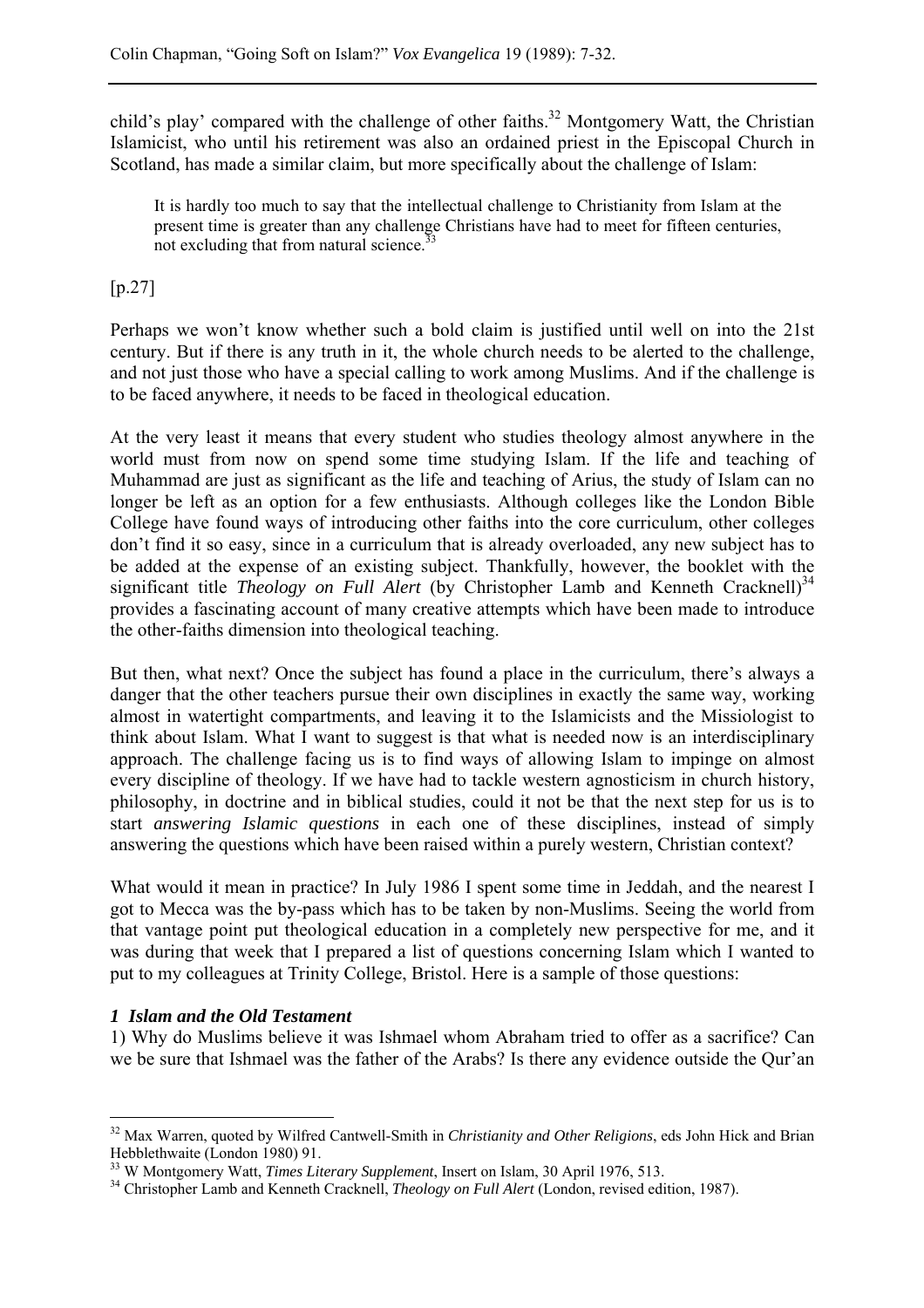to support the association of Abraham and Isaac with the Ka'abah? Can Islam be seen in any way as the fulfilment of God's promise to Abraham concerning Ishmael in Genesis 15?

## [p.28]

2) How much does Islam have in common with the religion of the Old Testament?

3) What are the similarities and differences between the story of Joseph as recorded in Genesis and in the Qur'an (Surah 12)? What do these similarities and differences tell us about Islam?

## *2 Islam and the New Testament*

1) Is it possible to trace in the gospels the stages by which the disciples, all strictly orthodox Jews, holding firmly to the unity of God, came to believe that Jesus was 'more than a prophet'? Could this help us to see how Muslims can come to see Jesus in a new light?

2) Is it possible to put on one side centuries of discussion about the Trinity in the context of Greek, Roman and European civilizations, and go back to the New Testament to work out ways of expressing our belief in the divinity of Jesus and the Trinity that are easier for the Muslim to understand and cause less unnecessary offence? If traditional Christian formulations have been influenced so much by Western vocabulary and thought forms, is it possible and desirable to get back to the more Semitic vocabulary and thought forms of the New Testament writers? 3) Is it possible to believe in Jesus as fully God and fully man without using the title 'son of God' which is so offensive to Muslims?

#### *3 Islam and doctrine*

1) What solution did Islam offer to the Christological controversies of the first five centuries?

2) What evidence is there that Muhammad and his followers were influenced by heretical Christian teachers?

3) How have the great theologians of the past (eg Anselm, Aquinas, Luther, Calvin) and the great theologians of the 20th century (eg Barth, Brunner, Rahner, Moltmann, Pannenberg etc) thought about other religions in general and about Islam in particular?

## *4 Islam and church history*

1) How much did Muhammad owe to the example of Byzantium in his understanding of power and of the relationship between political and religious authority? If Protestants have traditionally believed in the need to separate church and state, what examples are there of Christians before and after Muhammad who have used the same formula as Islam in their thinking about power?

2) How are we to account for the collapse of Christianity in North Africa as a result of the spread of Islam in the centuries after Muhammad?

3) What can we learn from the uneasy relationship between Christendom and the world of Islam during the Middle Ages?

[p.29]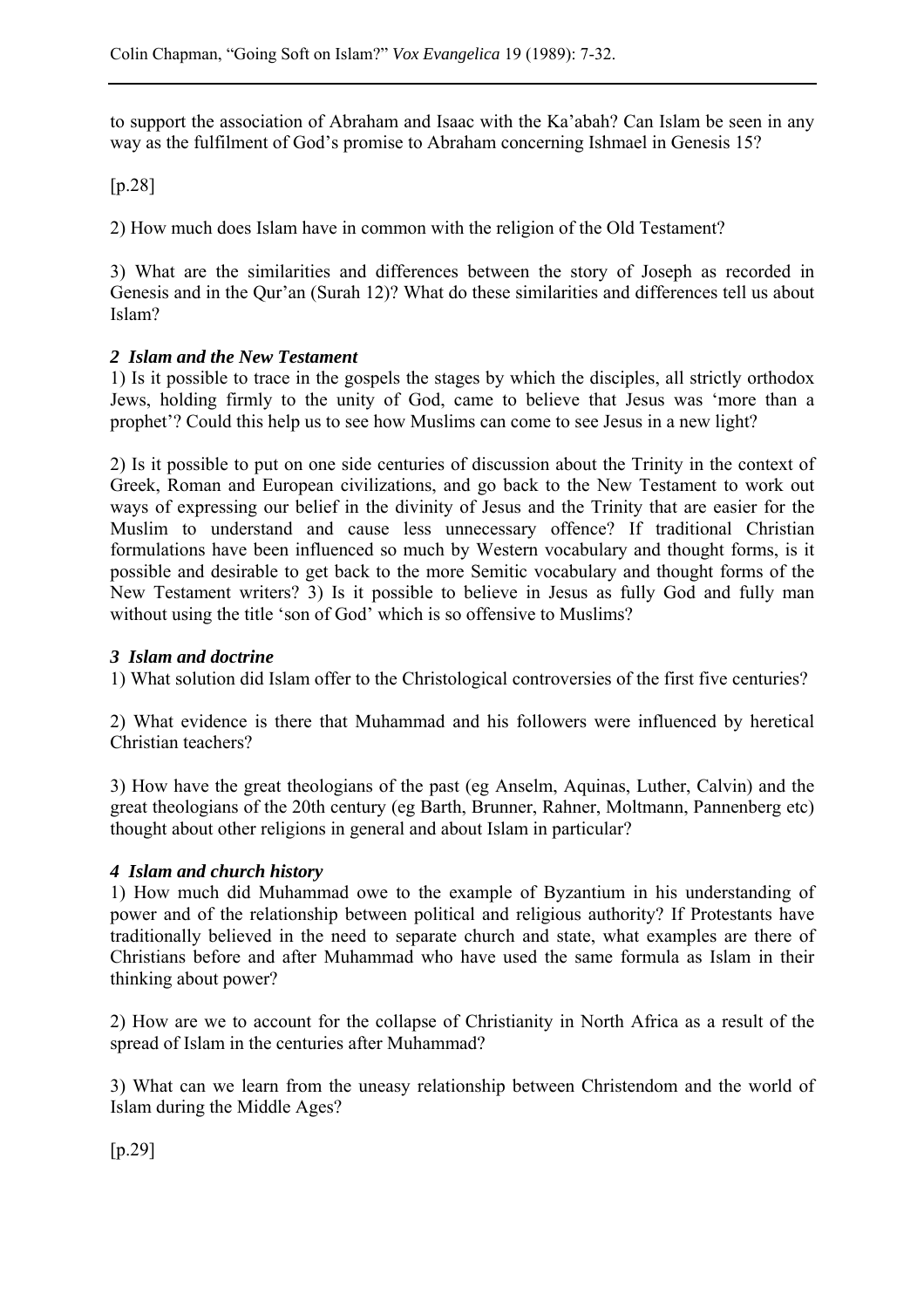4) What kind of record does the church have in the way it has treated minorities and heretics? How does its record compare with the record of Islam in its treatment of minorities, especially Jews and Christians?

Some months ago I shared these questions with my colleagues at a faculty seminar at Trinity College. Inevitably they felt somewhat threatened because they knew little about Islam, and were cautious about venturing outside their own disciplines! They did, however, grasp the basic idea, and agreed that the next stage would be to hold a forum with the whole college community, in which I would ask each one of them questions of this kind related to their own discipline. If it achieves nothing else, I hope it drives home the point that the challenge of Jehovah's Witnesses is peanuts compared to the challenge of Islam. And if we as a church are to face up to the challenge, we need the resources of every discipline of theological study.

My vision, therefore, is that such a reorientation in theological study might produce a new generation of pastors and lay leaders (both at home and overseas) who know something about Islam, who have been trained to think biblically and theologically about Islam, and who have some idea of how they can mobilize and equip the whole church to face the challenge of Islam. We might help missionaries to learn disciplines of study and debate which would give them some of the tools they may need to wrestle with the hard questions they will face. And the leaders of our missionary societies would be better equipped to undergird all their strategizing for Muslim evangelism with serious biblical and theological thinking.

## **CONCLUSION**

If we return finally to the question in our title 'Going soft on Islam?' you may be left wondering: who does the cap fit? You will no doubt have noticed that I have expressed as many reservations about 'hardline' approaches as about those which are thought to be 'soft'. So if you are inclined to think that the cap fits people like me, I hope you may be persuaded that the issues we are dealing with are far too serious and far too complex for us to allow ourselves to be polarized into two camps.

I also hope that I may have convinced you:

1 that there is more than one response to Islam which can claim to be genuinely evangelical;

2 that we need to be asking the right questions, if we hope to find the right answers; and

3 that we have a long way to go in working out the implications of all this for theological education.

If you find yourself in strong disagreement with some of the personal views I have expressed, I hope you can still own me without too much difficulty as a graduate of LBC! Thanks to that missionary preacher, I

## [p.30]

am still living in John 8 and Ephesians 6. But I would suggest that the issues I have tried to discuss have a lot to do with 'the breastplate of righteousness', the 'shoes' which represent 'the readiness to announce the Good News of peace', 'the shield of faith', the 'helmet of salvation', the 'sword of the Spirit', and finally with the prayer that we and the whole church